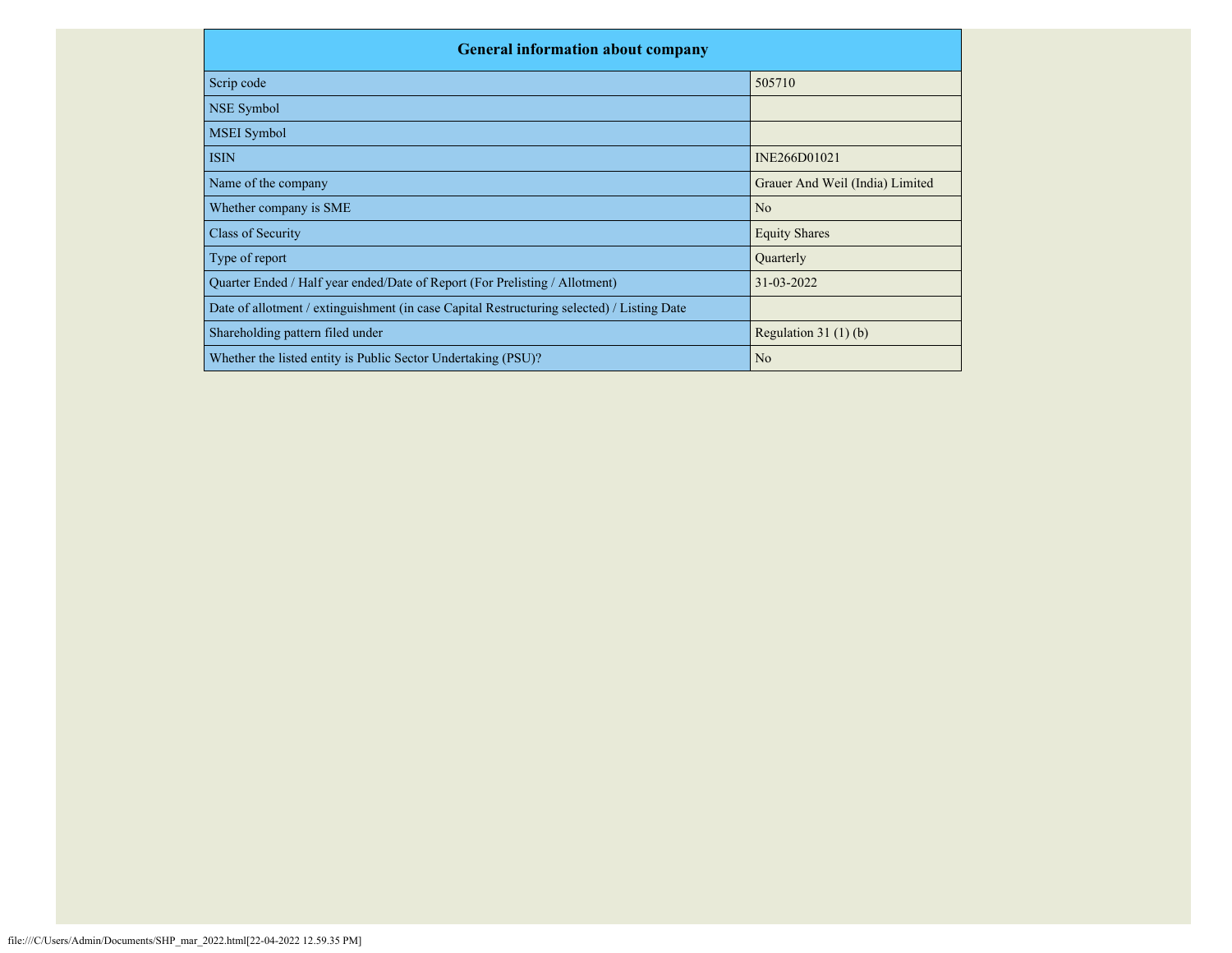|                | <b>Declaration</b>                                                                        |                |                                |                              |                             |  |  |  |  |  |
|----------------|-------------------------------------------------------------------------------------------|----------------|--------------------------------|------------------------------|-----------------------------|--|--|--|--|--|
| Sr.<br>No.     | Particular                                                                                | Yes/No         | Promoter and<br>Promoter Group | <b>Public</b><br>shareholder | Non Promoter-<br>Non Public |  |  |  |  |  |
|                | Whether the Listed Entity has issued any partly paid up shares?                           | N <sub>o</sub> | No                             | No                           | N <sub>o</sub>              |  |  |  |  |  |
| $\overline{2}$ | Whether the Listed Entity has issued any Convertible Securities                           | N <sub>o</sub> | N <sub>0</sub>                 | No                           | N <sub>o</sub>              |  |  |  |  |  |
| 3              | Whether the Listed Entity has issued any Warrants?                                        | N <sub>o</sub> | N <sub>o</sub>                 | No                           | N <sub>o</sub>              |  |  |  |  |  |
| $\overline{4}$ | Whether the Listed Entity has any shares against which<br>depository receipts are issued? | N <sub>0</sub> | N <sub>o</sub>                 | N <sub>0</sub>               | N <sub>o</sub>              |  |  |  |  |  |
| 5              | Whether the Listed Entity has any shares in locked-in?                                    | No             | No                             | No                           | N <sub>o</sub>              |  |  |  |  |  |
| 6              | Whether any shares held by promoters are pledge or otherwise<br>encumbered?               | N <sub>o</sub> | N <sub>o</sub>                 |                              |                             |  |  |  |  |  |
| 7              | Whether company has equity shares with differential voting<br>rights?                     | No             | No                             | N <sub>o</sub>               | N <sub>o</sub>              |  |  |  |  |  |
| 8              | Whether the listed entity has any significant beneficial owner?                           | Yes            |                                |                              |                             |  |  |  |  |  |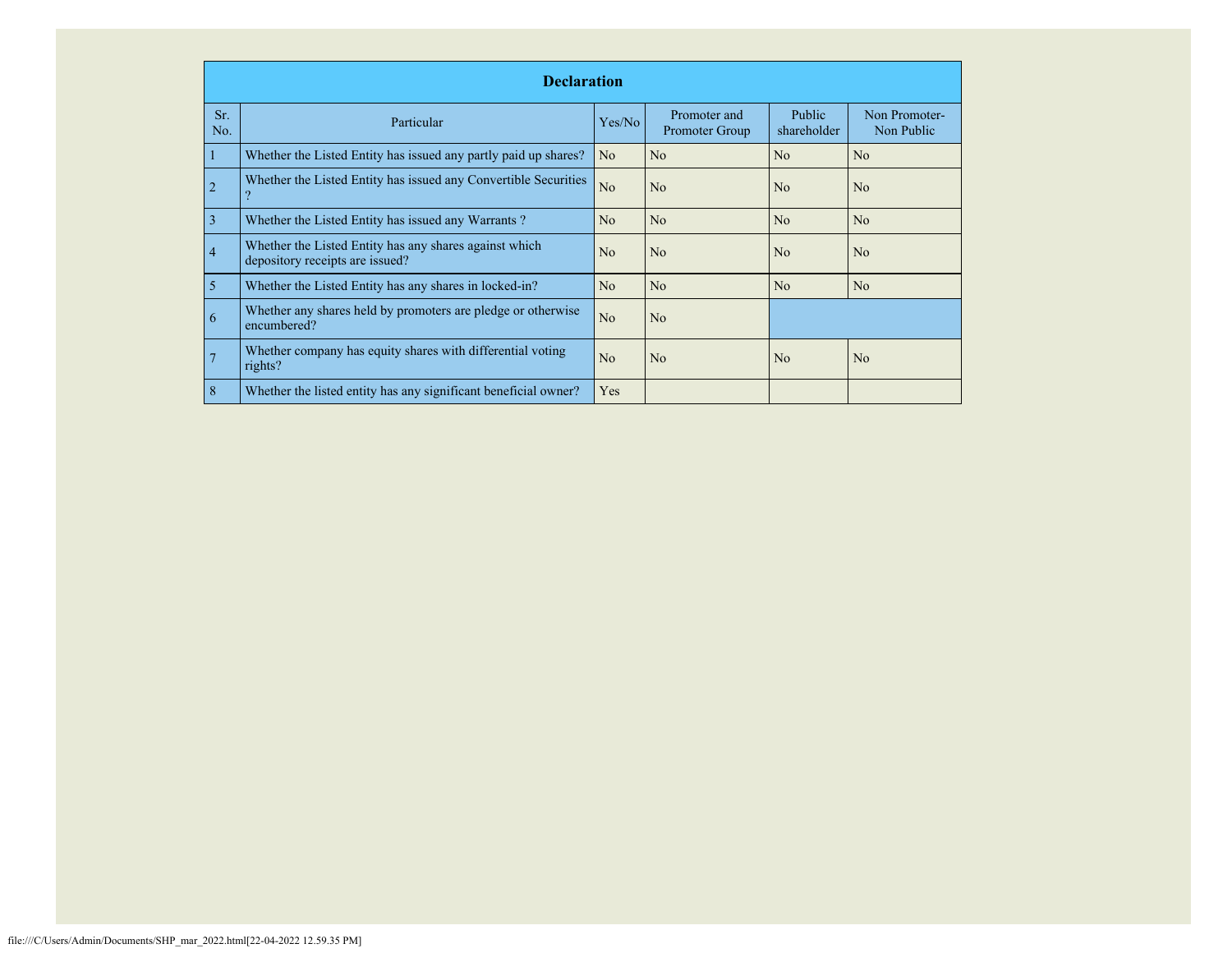|                         |                                                |                                  |                                  |                                 |                                |                                                 | <b>Table I - Summary Statement holding of specified securities</b>                        |                                                                  |               |           |                                   |
|-------------------------|------------------------------------------------|----------------------------------|----------------------------------|---------------------------------|--------------------------------|-------------------------------------------------|-------------------------------------------------------------------------------------------|------------------------------------------------------------------|---------------|-----------|-----------------------------------|
| Category<br>$($ $($ $)$ | Category<br>$\alpha$ f<br>shareholder<br>(II)  | Nos. Of<br>shareholders<br>(III) | No. of                           | No. Of<br>Partly                | No. Of                         | Total nos.                                      | Shareholding<br>as a % of total                                                           | Number of Voting Rights held in each<br>class of securities (IX) |               |           |                                   |
|                         |                                                |                                  | fully paid                       | paid-<br>up                     | shares<br>underlying           | shares held<br>$(VII) =$<br>$(IV)+(V)+$<br>(VI) | no. of shares<br>(calculated as<br>per SCRR,<br>1957) (VIII)<br>As a $%$ of<br>$(A+B+C2)$ | No of Voting (XIV) Rights                                        |               |           |                                   |
|                         |                                                |                                  | up equity<br>shares held<br>(IV) | equity<br>shares<br>held<br>(V) | Depository<br>Receipts<br>(VI) |                                                 |                                                                                           | Class eg:<br>X                                                   | Class<br>eg:y | Total     | Total as<br>$a\%$ of<br>$(A+B+C)$ |
| (A)                     | Promoter<br>$\&$<br>Promoter<br>Group          | 16                               | 156537480                        |                                 |                                | 156537480                                       | 69.05                                                                                     | 156537480                                                        |               | 156537480 | 69.05                             |
| (B)                     | Public                                         | 41815                            | 70168270                         |                                 |                                | 70168270                                        | 30.95                                                                                     | 70168270                                                         |               | 70168270  | 30.95                             |
| (C)                     | <b>Non</b><br>Promoter-<br>Non Public          |                                  |                                  |                                 |                                |                                                 |                                                                                           |                                                                  |               |           |                                   |
| (C1)                    | <b>Shares</b><br>underlying<br><b>DRs</b>      |                                  |                                  |                                 |                                |                                                 |                                                                                           |                                                                  |               |           |                                   |
| (C2)                    | Shares held<br>by<br>Employee<br><b>Trusts</b> |                                  |                                  |                                 |                                |                                                 |                                                                                           |                                                                  |               |           |                                   |
|                         | Total                                          | 41831                            | 226705750                        |                                 |                                | 226705750                                       | 100                                                                                       | 226705750                                                        |               | 226705750 | 100                               |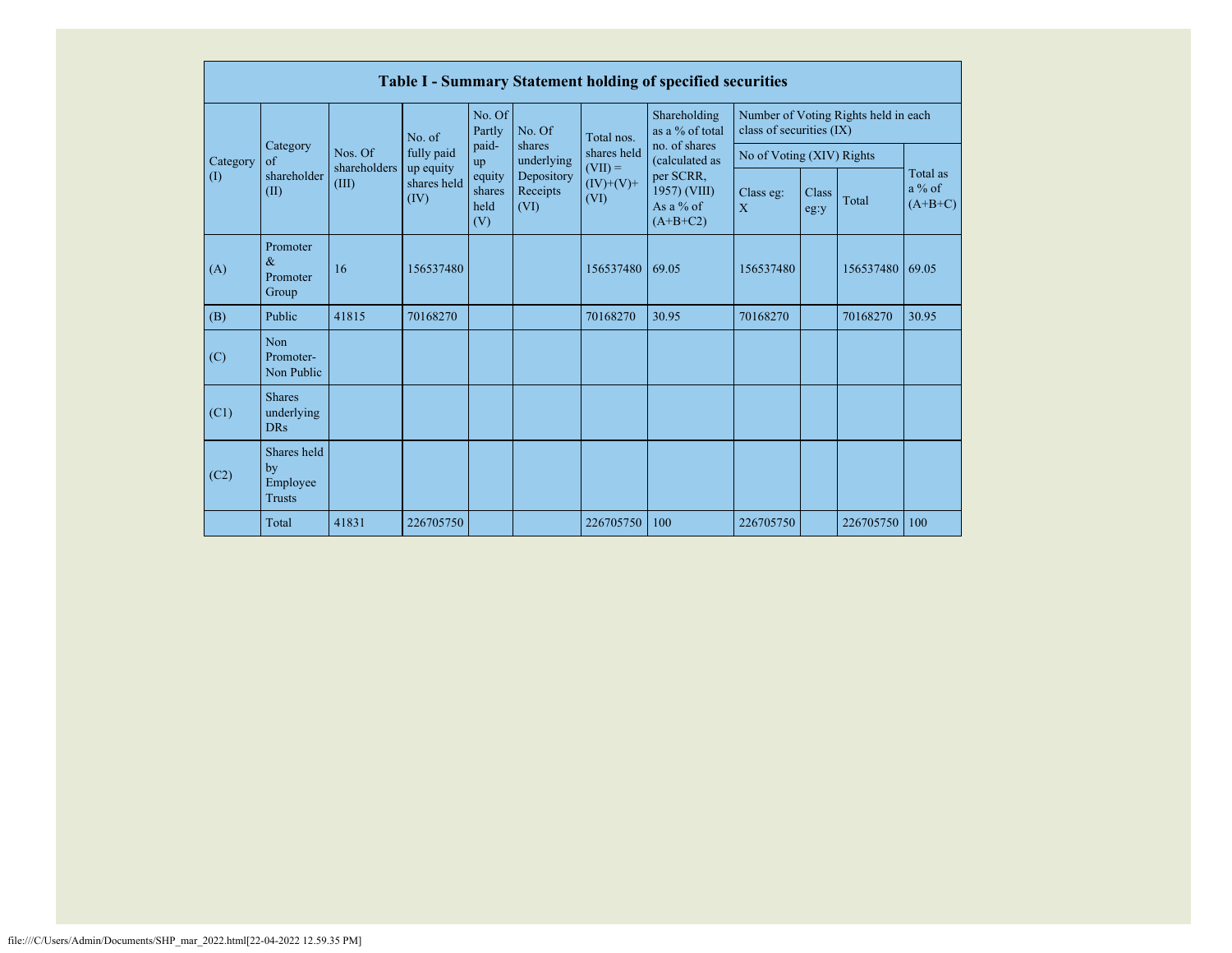|                                                                                                                                                                                                                                                                                                                                                                                       | Table I - Summary Statement holding of specified securities                                |            |                                                           |            |                                                                                    |                                        |  |                                                                               |  |                                       |  |
|---------------------------------------------------------------------------------------------------------------------------------------------------------------------------------------------------------------------------------------------------------------------------------------------------------------------------------------------------------------------------------------|--------------------------------------------------------------------------------------------|------------|-----------------------------------------------------------|------------|------------------------------------------------------------------------------------|----------------------------------------|--|-------------------------------------------------------------------------------|--|---------------------------------------|--|
| No. Of Shares<br>No. Of<br>No. of<br>Underlying<br><b>Shares</b><br><b>Shares</b><br>Outstanding<br>Category<br>Underlying<br>Underlying<br>convertible<br>$\alpha$ f<br>Category<br>Outstanding<br>shareholder<br>Outstanding<br>securities and<br>$\left( \mathrm{I}\right)$<br>convertible<br>Warrants<br>No. Of<br>(II)<br>securities<br>$(X_i)$<br>Warrants $(Xi)$<br>(X)<br>(a) |                                                                                            |            |                                                           |            | Shareholding, as a %<br>assuming full<br>conversion of<br>convertible securities ( | Number of<br>Locked in<br>shares (XII) |  | Number of<br><b>Shares</b><br>pledged or<br>otherwise<br>encumbered<br>(XIII) |  | Number of<br>equity shares<br>held in |  |
|                                                                                                                                                                                                                                                                                                                                                                                       | as a percentage of<br>diluted share capital)<br>$(XI) = (VII)+(X) As a$<br>% of $(A+B+C2)$ | No.<br>(a) | As $a$<br>$%$ of<br>total<br><b>Shares</b><br>held<br>(b) | No.<br>(a) | As a<br>$%$ of<br>total<br>Shares<br>held<br>(b)                                   | dematerialized<br>form $(XIV)$         |  |                                                                               |  |                                       |  |
| (A)                                                                                                                                                                                                                                                                                                                                                                                   | Promoter<br>$\&$<br>Promoter<br>Group                                                      |            |                                                           |            | 69.05                                                                              |                                        |  |                                                                               |  | 156537480                             |  |
| (B)                                                                                                                                                                                                                                                                                                                                                                                   | Public                                                                                     |            |                                                           |            | 30.95                                                                              |                                        |  |                                                                               |  | 67329110                              |  |
| (C)                                                                                                                                                                                                                                                                                                                                                                                   | Non<br>Promoter-<br>Non Public                                                             |            |                                                           |            |                                                                                    |                                        |  |                                                                               |  |                                       |  |
| (C1)                                                                                                                                                                                                                                                                                                                                                                                  | <b>Shares</b><br>underlying<br>DR <sub>s</sub>                                             |            |                                                           |            |                                                                                    |                                        |  |                                                                               |  |                                       |  |
| (C2)                                                                                                                                                                                                                                                                                                                                                                                  | Shares held<br>by<br>Employee<br><b>Trusts</b>                                             |            |                                                           |            |                                                                                    |                                        |  |                                                                               |  |                                       |  |
|                                                                                                                                                                                                                                                                                                                                                                                       | Total                                                                                      |            |                                                           |            | 100                                                                                |                                        |  |                                                                               |  | 223866590                             |  |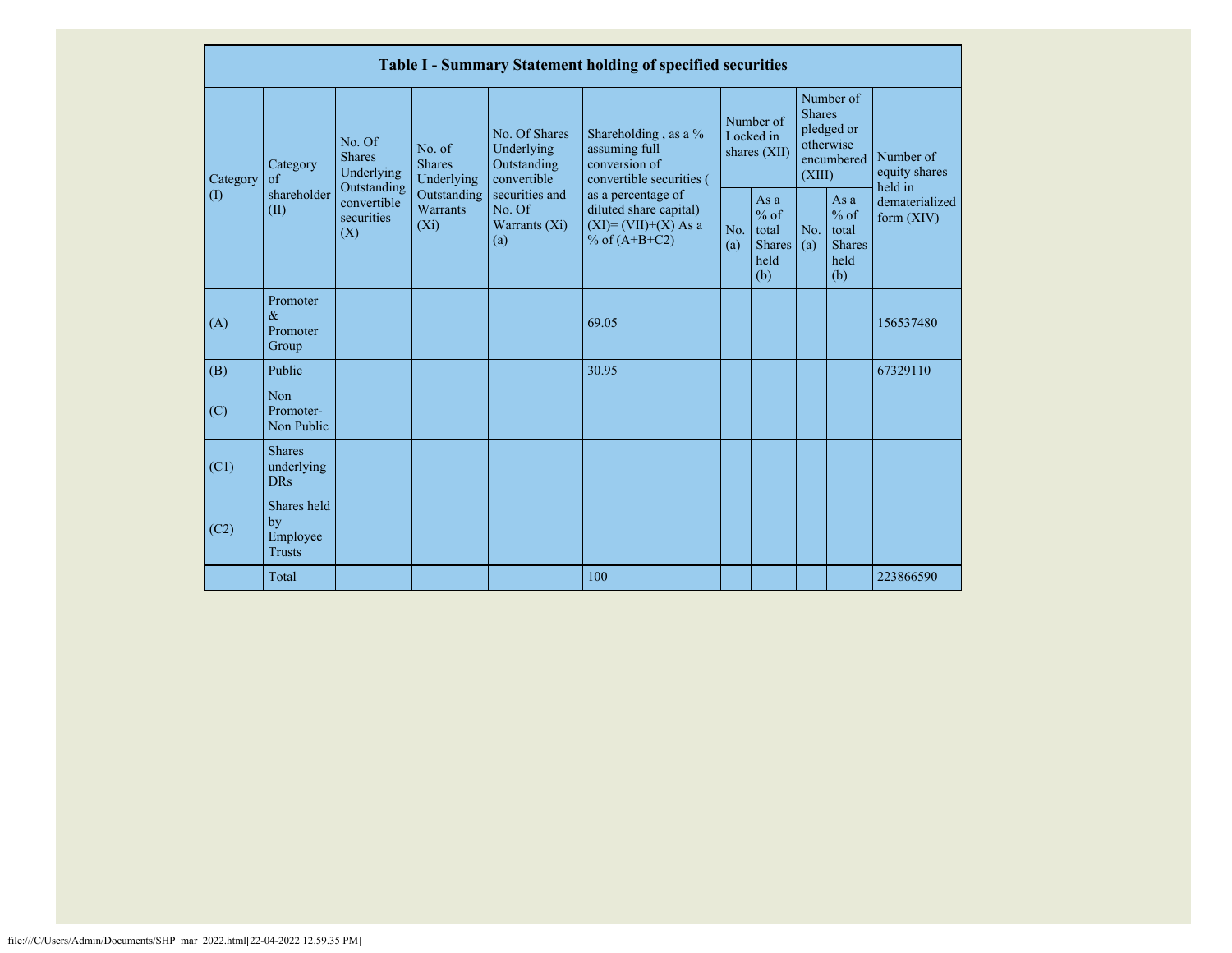|                                                                                                | Table II - Statement showing shareholding pattern of the Promoter and Promoter Group                    |                                  |                                                |                                                |                                              |                                  |                                                                           |                           |               |                                      |                                             |
|------------------------------------------------------------------------------------------------|---------------------------------------------------------------------------------------------------------|----------------------------------|------------------------------------------------|------------------------------------------------|----------------------------------------------|----------------------------------|---------------------------------------------------------------------------|---------------------------|---------------|--------------------------------------|---------------------------------------------|
|                                                                                                |                                                                                                         |                                  |                                                | No.<br>Of                                      |                                              |                                  | Shareholding<br>as a % of                                                 | class of securities (IX)  |               | Number of Voting Rights held in each |                                             |
|                                                                                                |                                                                                                         |                                  | No. of                                         | Partly                                         | No. Of<br>shares                             | Total nos.<br>shares held        | total no. of<br>shares                                                    | No of Voting (XIV) Rights |               |                                      | Total                                       |
| Sr.                                                                                            | Category &<br>Name of the<br>Shareholders (I)                                                           | Nos. Of<br>shareholders<br>(III) | fully paid<br>up equity<br>shares held<br>(IV) | paid-<br>up<br>equity<br>shares<br>held<br>(V) | underlying<br>Depository<br>Receipts<br>(VI) | $(VII) =$<br>$(IV)+(V)+$<br>(VI) | (calculated<br>as per<br>SCRR,<br>1957) (VIII)<br>As a % of<br>$(A+B+C2)$ | Class eg:<br>X            | Class<br>eg:y | Total                                | as a $%$<br>of<br>Total<br>Voting<br>rights |
| $\mathbf{A}$                                                                                   | Table II - Statement showing shareholding pattern of the Promoter and Promoter Group                    |                                  |                                                |                                                |                                              |                                  |                                                                           |                           |               |                                      |                                             |
| (1)                                                                                            | Indian                                                                                                  |                                  |                                                |                                                |                                              |                                  |                                                                           |                           |               |                                      |                                             |
| (a)                                                                                            | Individuals/Hindu<br>undivided Family                                                                   | $\overline{9}$                   | 66254459                                       |                                                |                                              | 66254459                         | 29.22                                                                     | 66254459                  |               | 66254459                             | 29.22                                       |
| (d)                                                                                            | Any Other<br>(specify)                                                                                  | $\overline{7}$                   | 90283021                                       |                                                |                                              | 90283021                         | 39.82                                                                     | 90283021                  |               | 90283021                             | 39.82                                       |
| Sub-Total<br>(A)(1)                                                                            |                                                                                                         | 16                               | 156537480                                      |                                                |                                              | 156537480                        | 69.05                                                                     | 156537480                 |               | 156537480                            | 69.05                                       |
| (2)                                                                                            | Foreign                                                                                                 |                                  |                                                |                                                |                                              |                                  |                                                                           |                           |               |                                      |                                             |
| Total<br>Shareholding<br>of Promoter<br>and<br>Promoter<br>Group $(A)=$<br>$(A)(1)+(A)$<br>(2) |                                                                                                         | 16                               | 156537480                                      |                                                |                                              | 156537480                        | 69.05                                                                     | 156537480                 |               | 156537480 69.05                      |                                             |
| $\, {\bf B}$                                                                                   | Table III - Statement showing shareholding pattern of the Public shareholder                            |                                  |                                                |                                                |                                              |                                  |                                                                           |                           |               |                                      |                                             |
| (1)                                                                                            | Institutions                                                                                            |                                  |                                                |                                                |                                              |                                  |                                                                           |                           |               |                                      |                                             |
| (a)                                                                                            | <b>Mutual Funds</b>                                                                                     | $\overline{c}$                   | 20120                                          |                                                |                                              | 20120                            | 0.01                                                                      | 20120                     |               | 20120                                | 0.01                                        |
| (e)                                                                                            | Foreign Portfolio<br>Investors                                                                          | 21                               | 1606998                                        |                                                |                                              | 1606998                          | 0.71                                                                      | 1606998                   |               | 1606998                              | 0.71                                        |
| (f)                                                                                            | Financial<br>Institutions/<br><b>Banks</b>                                                              | 5                                | 19500                                          |                                                |                                              | 19500                            | 0.01                                                                      | 19500                     |               | 19500                                | 0.01                                        |
| Sub-Total<br>(B)(1)                                                                            |                                                                                                         | 28                               | 1646618                                        |                                                |                                              | 1646618                          | 0.73                                                                      | 1646618                   |               | 1646618                              | 0.73                                        |
| (3)                                                                                            | Non-institutions                                                                                        |                                  |                                                |                                                |                                              |                                  |                                                                           |                           |               |                                      |                                             |
| (a(i))                                                                                         | Individuals -<br>i.Individual<br>shareholders<br>holding nominal<br>share capital up<br>to Rs. 2 lakhs. | 39921                            | 46549364                                       |                                                |                                              | 46549364                         | 20.53                                                                     | 46549364                  |               | 46549364                             | 20.53                                       |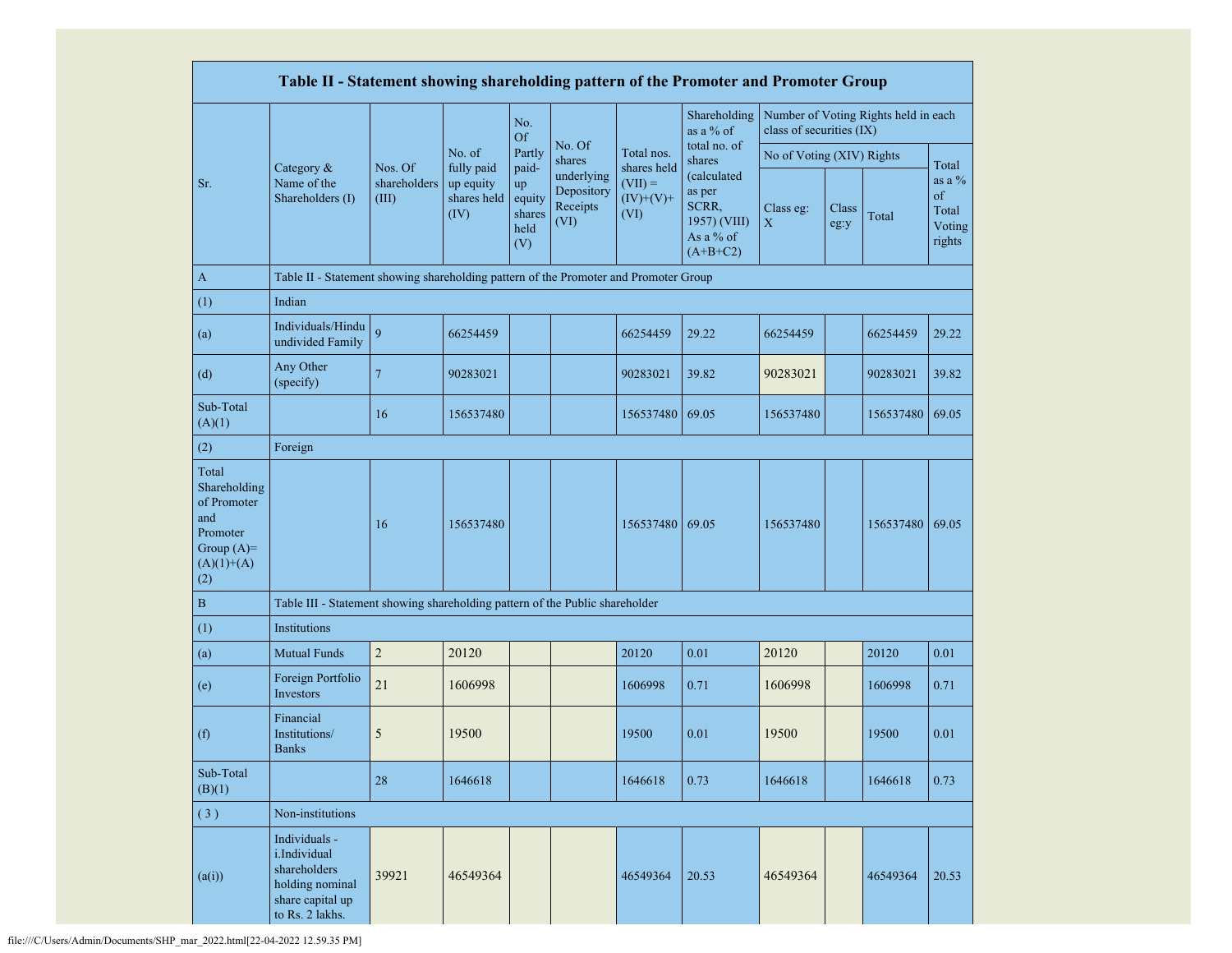| (a(ii))                                                                       | Individuals - ii.<br>Individual<br>shareholders<br>holding nominal<br>share capital in<br>excess of Rs. 2<br>lakhs. | 13    | 4892361   |  | 4892361   | 2.16  | 4892361   | 4892361   | 2.16  |
|-------------------------------------------------------------------------------|---------------------------------------------------------------------------------------------------------------------|-------|-----------|--|-----------|-------|-----------|-----------|-------|
| (e)                                                                           | Any Other<br>(specify)                                                                                              | 1853  | 17079927  |  | 17079927  | 7.53  | 17079927  | 17079927  | 7.53  |
| Sub-Total<br>(B)(3)                                                           |                                                                                                                     | 41787 | 68521652  |  | 68521652  | 30.22 | 68521652  | 68521652  | 30.22 |
| <b>Total Public</b><br>Shareholding<br>$(B)= (B)(1) +$<br>$(B)(2)+(B)$<br>(3) |                                                                                                                     | 41815 | 70168270  |  | 70168270  | 30.95 | 70168270  | 70168270  | 30.95 |
| $\mathbf C$                                                                   | Table IV - Statement showing shareholding pattern of the Non Promoter- Non Public shareholder                       |       |           |  |           |       |           |           |       |
| Total (<br>$A+B+C2$ )                                                         |                                                                                                                     | 41831 | 226705750 |  | 226705750 | 100   | 226705750 | 226705750 | 100   |
| Total<br>$(A+B+C)$                                                            |                                                                                                                     | 41831 | 226705750 |  | 226705750 | 100   | 226705750 | 226705750 | 100   |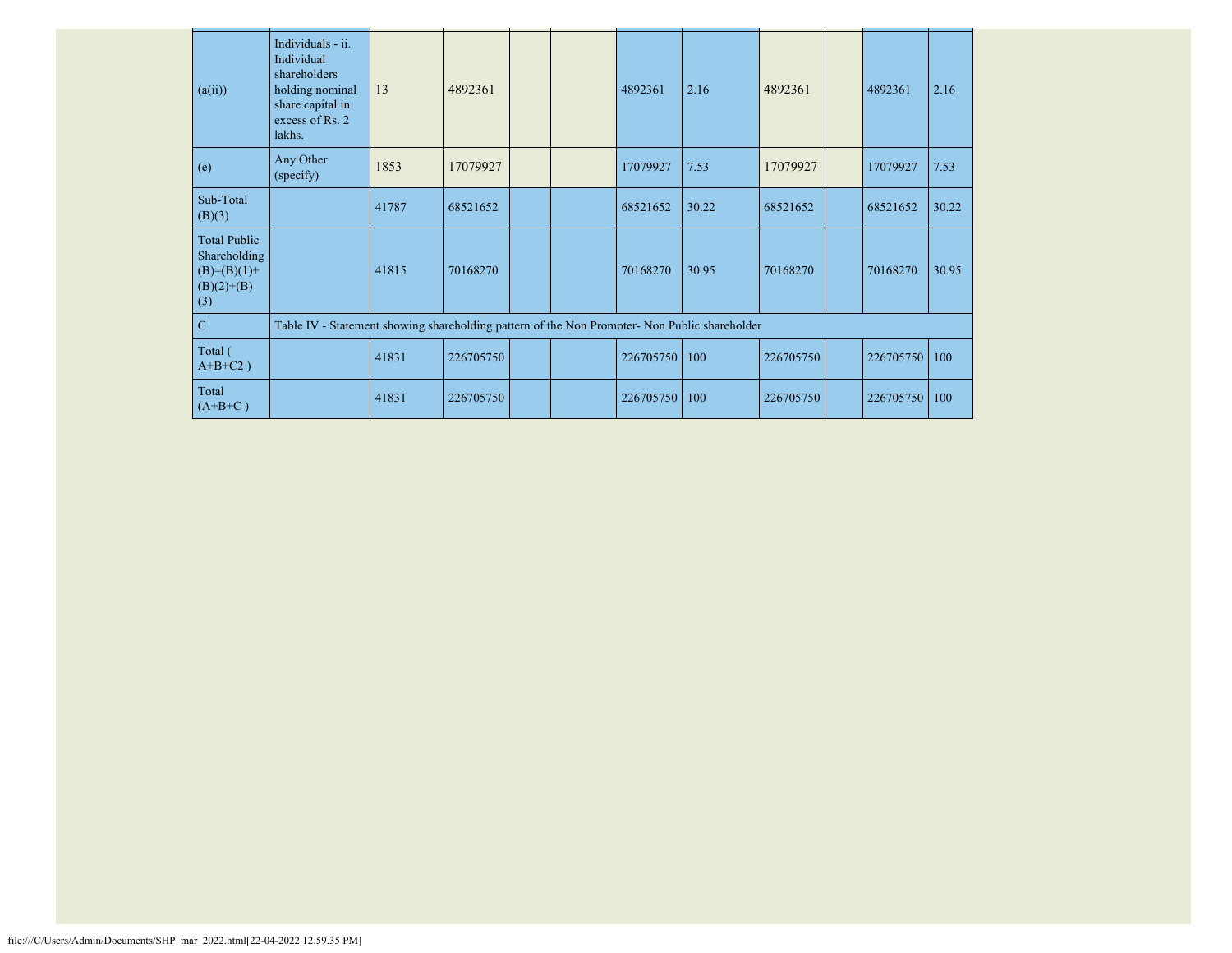| Table II - Statement showing shareholding pattern of the Promoter and Promoter Group    |                                                 |                                                  |                                                                 |                                                                                                                        |                                        |                                                         |            |                                                                  |                                           |
|-----------------------------------------------------------------------------------------|-------------------------------------------------|--------------------------------------------------|-----------------------------------------------------------------|------------------------------------------------------------------------------------------------------------------------|----------------------------------------|---------------------------------------------------------|------------|------------------------------------------------------------------|-------------------------------------------|
|                                                                                         | No. Of<br><b>Shares</b><br>Underlying           | No. of<br><b>Shares</b>                          | No. Of Shares<br>Underlying<br>Outstanding                      | Shareholding, as a %<br>assuming full<br>conversion of                                                                 | Number of<br>Locked in<br>shares (XII) |                                                         |            | Number of Shares<br>pledged or<br>otherwise<br>encumbered (XIII) | Number of<br>equity shares                |
| Sr.                                                                                     | Outstanding<br>convertible<br>securities<br>(X) | Underlying<br>Outstanding<br>Warrants<br>$(X_i)$ | convertible<br>securities and<br>No. Of<br>Warrants (Xi)<br>(a) | convertible securities (<br>as a percentage of<br>diluted share capital)<br>$(XI) = (VII)+(X) As a$<br>% of $(A+B+C2)$ | No.<br>(a)                             | As a<br>$%$ of<br>total<br><b>Shares</b><br>held<br>(b) | No.<br>(a) | As a % of total<br>Shares held<br>(b)                            | held in<br>dematerialized<br>form $(XIV)$ |
| A                                                                                       |                                                 |                                                  |                                                                 | Table II - Statement showing shareholding pattern of the Promoter and Promoter Group                                   |                                        |                                                         |            |                                                                  |                                           |
| (1)                                                                                     | Indian                                          |                                                  |                                                                 |                                                                                                                        |                                        |                                                         |            |                                                                  |                                           |
| (a)                                                                                     |                                                 |                                                  |                                                                 | 29.22                                                                                                                  |                                        |                                                         |            |                                                                  | 66254459                                  |
| (d)                                                                                     |                                                 |                                                  |                                                                 | 39.82                                                                                                                  |                                        |                                                         |            |                                                                  | 90283021                                  |
| Sub-Total (A)<br>(1)                                                                    |                                                 |                                                  |                                                                 | 69.05                                                                                                                  |                                        |                                                         |            |                                                                  | 156537480                                 |
| (2)                                                                                     | Foreign                                         |                                                  |                                                                 |                                                                                                                        |                                        |                                                         |            |                                                                  |                                           |
| Total<br>Shareholding<br>of Promoter<br>and Promoter<br>Group $(A)=$<br>$(A)(1)+(A)(2)$ |                                                 |                                                  |                                                                 | 69.05                                                                                                                  |                                        |                                                         |            |                                                                  | 156537480                                 |
| $\, {\bf B}$                                                                            |                                                 |                                                  |                                                                 | Table III - Statement showing shareholding pattern of the Public shareholder                                           |                                        |                                                         |            |                                                                  |                                           |
| (1)                                                                                     | Institutions                                    |                                                  |                                                                 |                                                                                                                        |                                        |                                                         |            |                                                                  |                                           |
| (a)                                                                                     |                                                 |                                                  |                                                                 | 0.01                                                                                                                   |                                        |                                                         |            |                                                                  | 8870                                      |
| (e)                                                                                     |                                                 |                                                  |                                                                 | 0.71                                                                                                                   |                                        |                                                         |            |                                                                  | 1606998                                   |
| (f)                                                                                     |                                                 |                                                  |                                                                 | 0.01                                                                                                                   |                                        |                                                         |            |                                                                  | 9250                                      |
| Sub-Total (B)<br>(1)                                                                    |                                                 |                                                  |                                                                 | 0.73                                                                                                                   |                                        |                                                         |            |                                                                  | 1625118                                   |
| (3)                                                                                     | Non-institutions                                |                                                  |                                                                 |                                                                                                                        |                                        |                                                         |            |                                                                  |                                           |
| (a(i))                                                                                  |                                                 |                                                  |                                                                 | 20.53                                                                                                                  |                                        |                                                         |            |                                                                  | 43736574                                  |
| (a(ii))                                                                                 |                                                 |                                                  |                                                                 | 2.16                                                                                                                   |                                        |                                                         |            |                                                                  | 4892361                                   |
| (e)                                                                                     |                                                 |                                                  |                                                                 | 7.53                                                                                                                   |                                        |                                                         |            |                                                                  | 17075057                                  |
| Sub-Total (B)<br>(3)                                                                    |                                                 |                                                  |                                                                 | 30.22                                                                                                                  |                                        |                                                         |            |                                                                  | 65703992                                  |
| <b>Total Public</b><br>Shareholding<br>$(B)= (B)(1) +$<br>$(B)(2)+(B)(3)$               |                                                 |                                                  |                                                                 | 30.95                                                                                                                  |                                        |                                                         |            |                                                                  | 67329110                                  |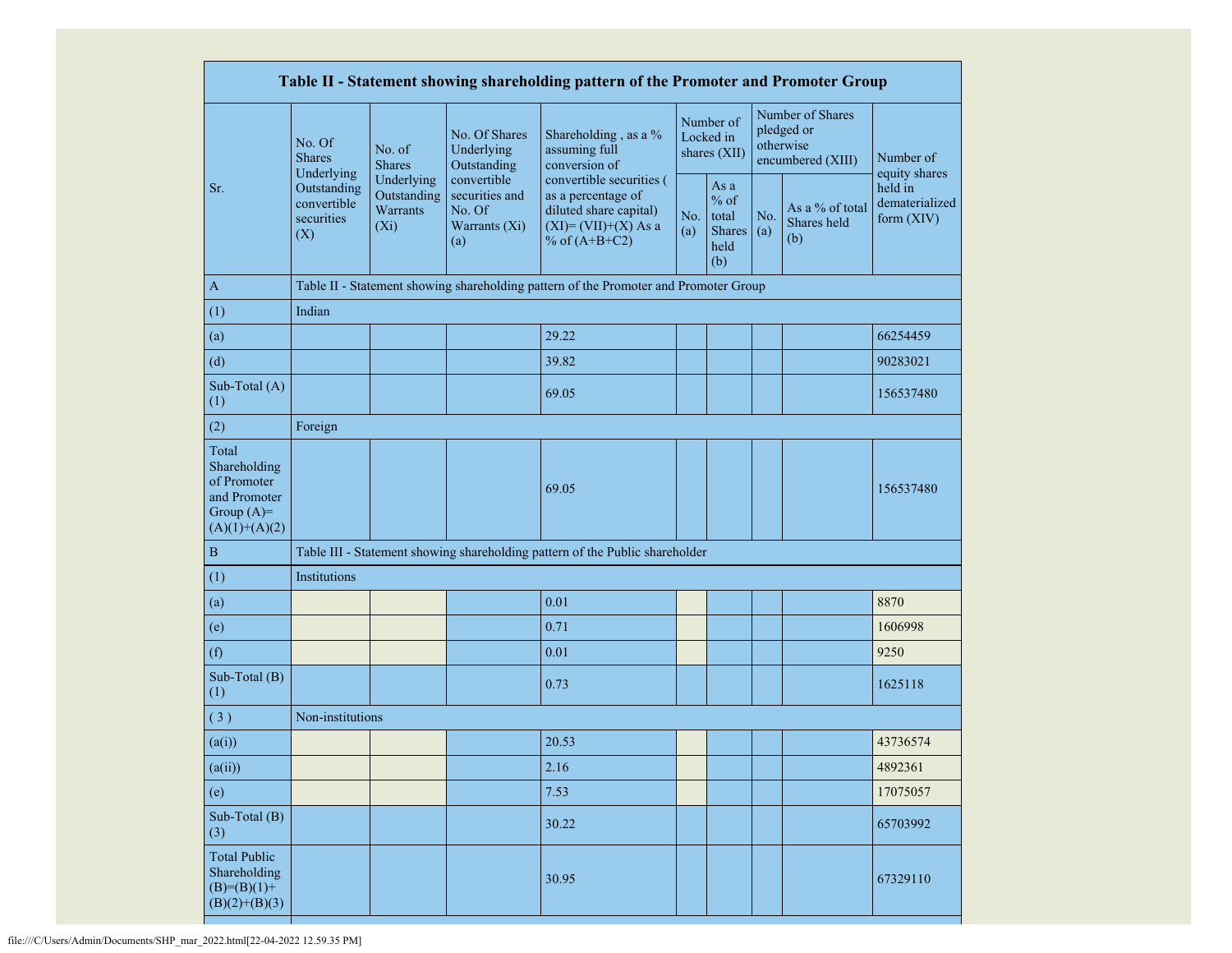|            |                                                                             | Table IV - Statement showing shareholding pattern of the Non Promoter- Non Public shareholder |  |  |  |  |  |  |  |
|------------|-----------------------------------------------------------------------------|-----------------------------------------------------------------------------------------------|--|--|--|--|--|--|--|
| Total (    | 223866590                                                                   |                                                                                               |  |  |  |  |  |  |  |
| $A+B+C2$ ) | 100                                                                         |                                                                                               |  |  |  |  |  |  |  |
| Total      | 100                                                                         |                                                                                               |  |  |  |  |  |  |  |
| $(A+B+C)$  | 223866590                                                                   |                                                                                               |  |  |  |  |  |  |  |
|            | Textual<br>Disclosure of notes on shareholding pattern<br>Information $(1)$ |                                                                                               |  |  |  |  |  |  |  |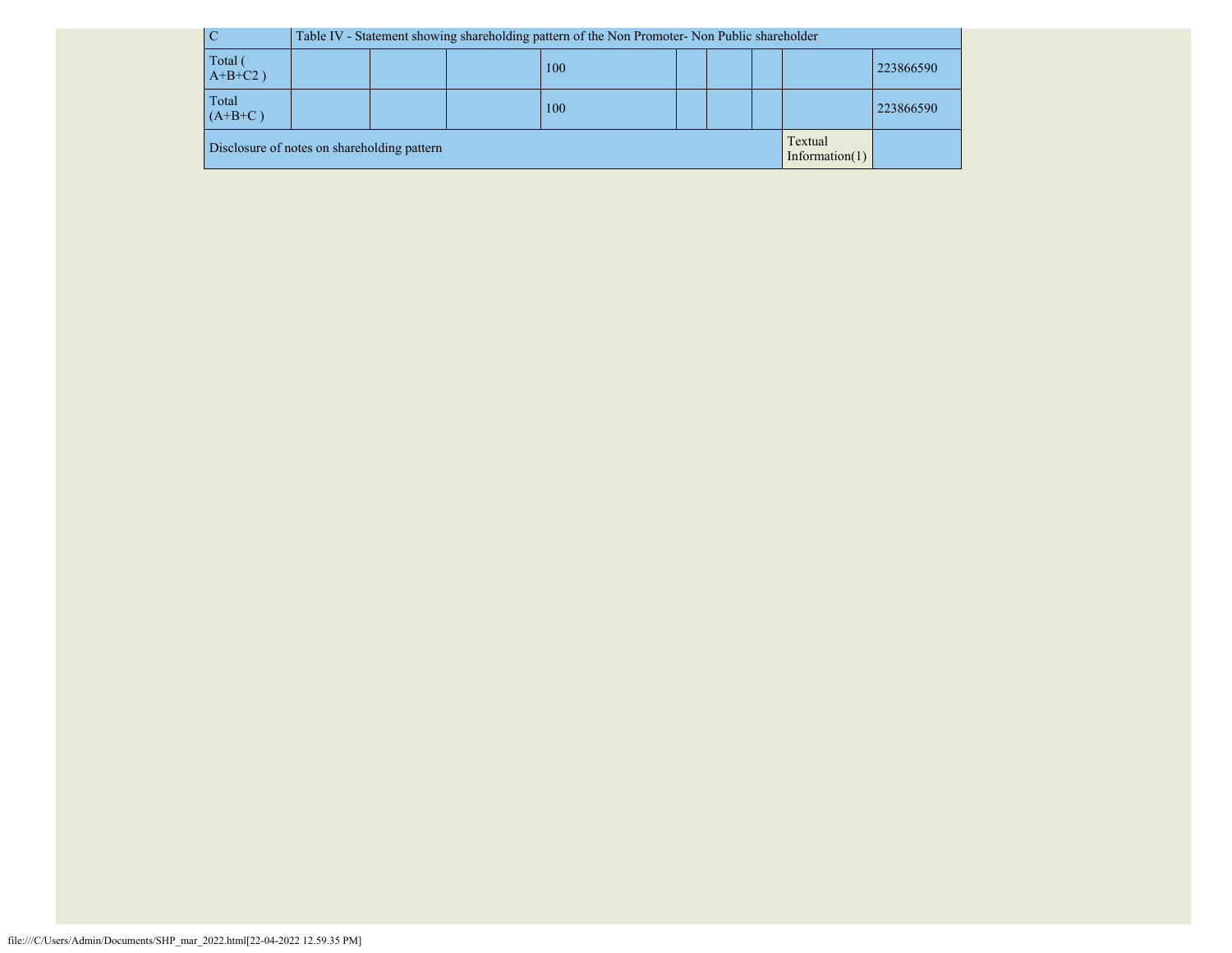| <b>Text Block</b>     |                                                                                                                                                                                                                                                                                                                                                                                                                                                                                                                                                                                                                                                                                      |  |  |  |  |  |  |
|-----------------------|--------------------------------------------------------------------------------------------------------------------------------------------------------------------------------------------------------------------------------------------------------------------------------------------------------------------------------------------------------------------------------------------------------------------------------------------------------------------------------------------------------------------------------------------------------------------------------------------------------------------------------------------------------------------------------------|--|--|--|--|--|--|
| Textual Information() | Mr. Vinod Haritwal, Mr. Rameshkumar More and M/s Waluj Beverages LLP does not fall within the<br>ambit of definition of Promoter or Promoter Group as defined under SEBI (Issue of capital and<br>disclosure requirements) Regulations, 2018 and the Company have applied for Reclassification of them<br>along with others from Promoter and Promoter group category to Public Category. As on date, the said<br>application is pending with BSE. The Company have also applied for Reclassification of Mrs. Manisha<br>Dujodwala and Mrs. Shivani Rajgarhia from Promoter and Promoter group category to Public Category.<br>As on date, the said application is pending with BSE. |  |  |  |  |  |  |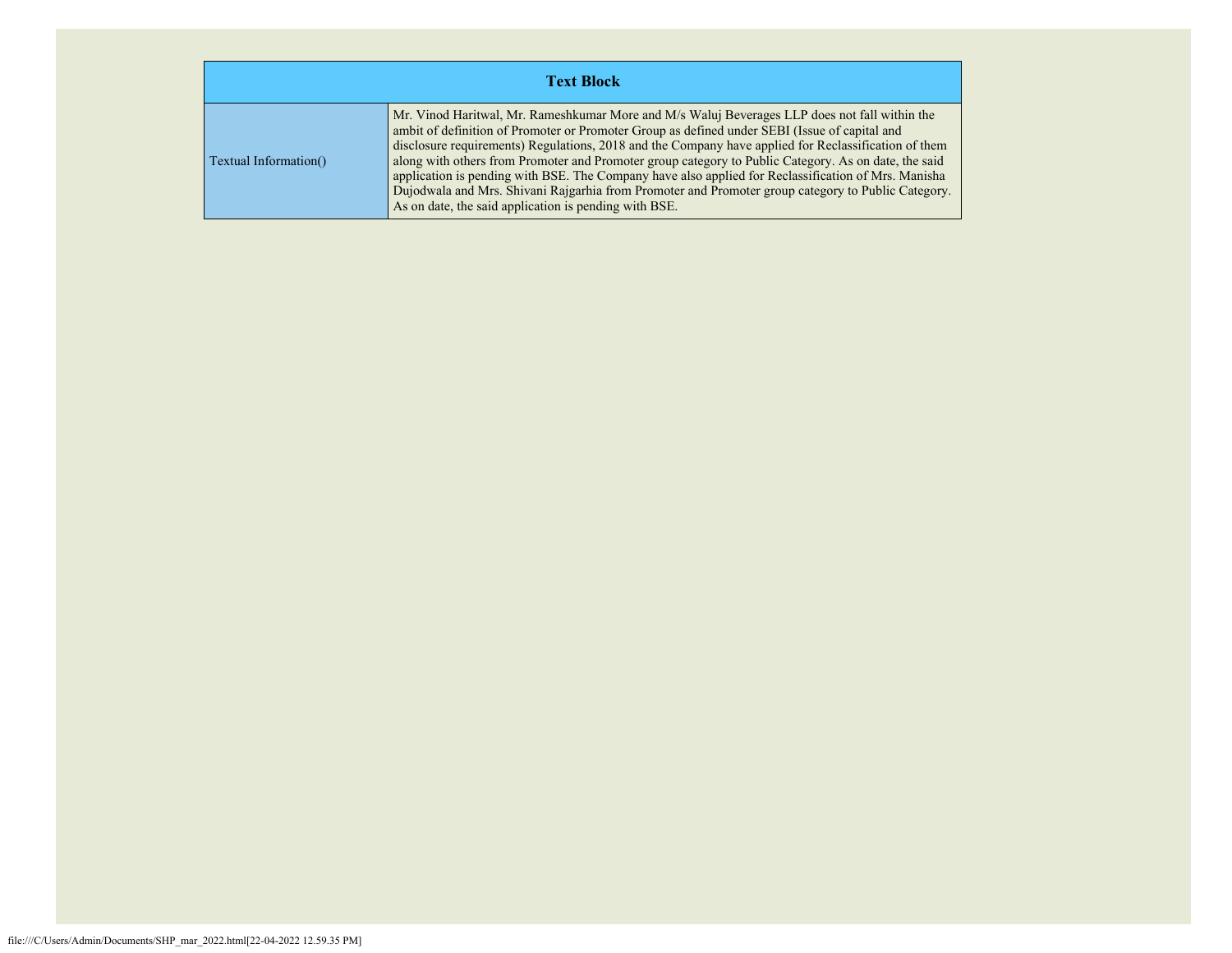| <b>Individuals/Hindu undivided Family</b>                                                                            |                            |                     |                         |                            |            |              |                         |  |  |
|----------------------------------------------------------------------------------------------------------------------|----------------------------|---------------------|-------------------------|----------------------------|------------|--------------|-------------------------|--|--|
| Searial No.                                                                                                          | $\mathbf{1}$               | $\overline{c}$      | $\overline{\mathbf{3}}$ | $\overline{\mathbf{4}}$    | $\sqrt{5}$ | 6            | $\boldsymbol{7}$        |  |  |
| Name of the<br>Shareholders (I)                                                                                      | Umeshkumar<br>Nandlal More | Niraj Kumar<br>More | Premlata More           | Aman<br>Nirajkumar<br>More | Yash More  | Pallavi More | Niraj Kumar<br>More Huf |  |  |
| PAN(II)                                                                                                              | AACPM6443R                 | AADPM7225Q          | AANPM5792L              | CNYPM7177D                 | CNYPM7175B | AEDPM0567P   | AAAHN2180A              |  |  |
| No. of fully paid<br>up equity shares<br>held (IV)                                                                   | 22805999                   | 17852106            | 12724455                | 4758060                    | 4758060    | 3149409      | 173650                  |  |  |
| No. Of Partly<br>paid-up equity<br>shares held (V)                                                                   |                            |                     |                         |                            |            |              |                         |  |  |
| No. Of shares<br>underlying<br>Depository<br>Receipts (VI)                                                           |                            |                     |                         |                            |            |              |                         |  |  |
| Total nos. shares<br>$\text{held (VII)} =$<br>$(IV)+(V)+(VI)$                                                        | 22805999                   | 17852106            | 12724455                | 4758060                    | 4758060    | 3149409      | 173650                  |  |  |
| Shareholding as a<br>% of total no. of<br>shares (calculated<br>as per SCRR,<br>1957) (VIII) As a<br>% of $(A+B+C2)$ | 10.06                      | 7.87                | 5.61                    | 2.1                        | 2.1        | 1.39         | 0.08                    |  |  |
| Number of Voting Rights held in each class of securities (IX)                                                        |                            |                     |                         |                            |            |              |                         |  |  |
| Class eg:X                                                                                                           | 22805999                   | 17852106            | 12724455                | 4758060                    | 4758060    | 3149409      | 173650                  |  |  |
| Class eg:y                                                                                                           |                            |                     |                         |                            |            |              |                         |  |  |
| Total                                                                                                                | 22805999                   | 17852106            | 12724455                | 4758060                    | 4758060    | 3149409      | 173650                  |  |  |
| Total as a % of<br><b>Total Voting</b><br>rights                                                                     | 10.06                      | 7.87                | 5.61                    | 2.1                        | 2.1        | 1.39         | 0.08                    |  |  |
| No. Of Shares<br>Underlying<br>Outstanding<br>convertible<br>securities $(X)$                                        |                            |                     |                         |                            |            |              |                         |  |  |
| No. of Shares<br>Underlying<br>Outstanding<br>Warrants (Xi)                                                          |                            |                     |                         |                            |            |              |                         |  |  |
| No. Of Shares<br>Underlying<br>Outstanding                                                                           |                            |                     |                         |                            |            |              |                         |  |  |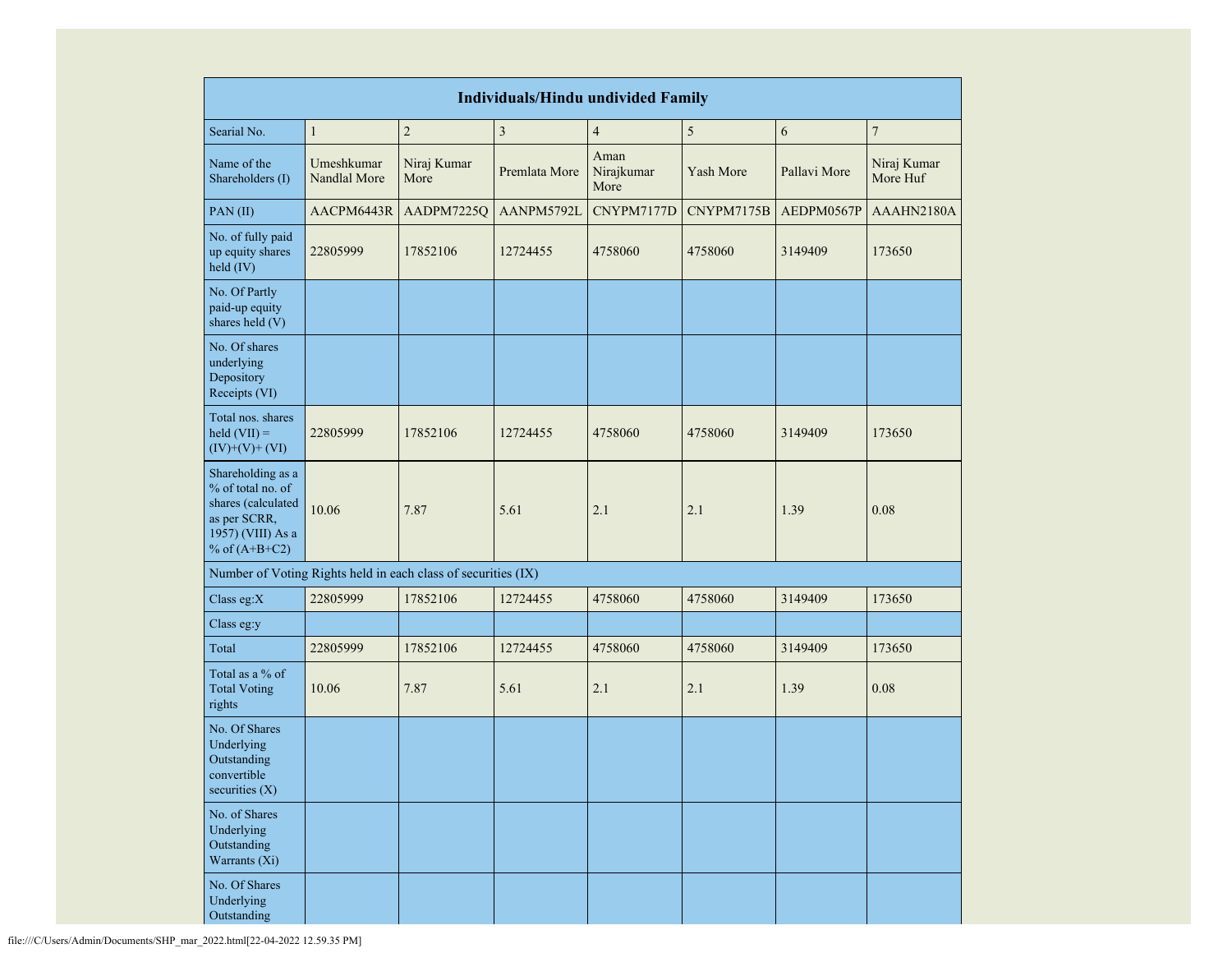| convertible<br>securities and No.<br>Of Warrants $(X_i)$<br>(a)                                                                                                                          |          |          |                   |                   |                   |                   |                   |
|------------------------------------------------------------------------------------------------------------------------------------------------------------------------------------------|----------|----------|-------------------|-------------------|-------------------|-------------------|-------------------|
| Shareholding, as<br>a % assuming full<br>conversion of<br>convertible<br>securities (as a<br>percentage of<br>diluted share<br>capital) (XI)=<br>$(VII)+(Xi)(a) As$<br>a % of $(A+B+C2)$ | 10.06    | 7.87     | 5.61              | 2.1               | 2.1               | 1.39              | 0.08              |
| Number of Locked in shares (XII)                                                                                                                                                         |          |          |                   |                   |                   |                   |                   |
| No. (a)                                                                                                                                                                                  |          |          |                   |                   |                   |                   |                   |
| As a % of total<br>Shares held (b)                                                                                                                                                       |          |          |                   |                   |                   |                   |                   |
| Number of Shares pledged or otherwise encumbered (XIII)                                                                                                                                  |          |          |                   |                   |                   |                   |                   |
| No. (a)                                                                                                                                                                                  |          |          |                   |                   |                   |                   |                   |
| As a % of total<br>Shares held (b)                                                                                                                                                       |          |          |                   |                   |                   |                   |                   |
| Number of equity<br>shares held in<br>dematerialized<br>form $(XIV)$                                                                                                                     | 22805999 | 17852106 | 12724455          | 4758060           | 4758060           | 3149409           | 173650            |
| Reason for not providing PAN                                                                                                                                                             |          |          |                   |                   |                   |                   |                   |
| Reason for not<br>providing PAN                                                                                                                                                          |          |          |                   |                   |                   |                   |                   |
| Shareholder type                                                                                                                                                                         | Promoter | Promoter | Promoter<br>Group | Promoter<br>Group | Promoter<br>Group | Promoter<br>Group | Promoter<br>Group |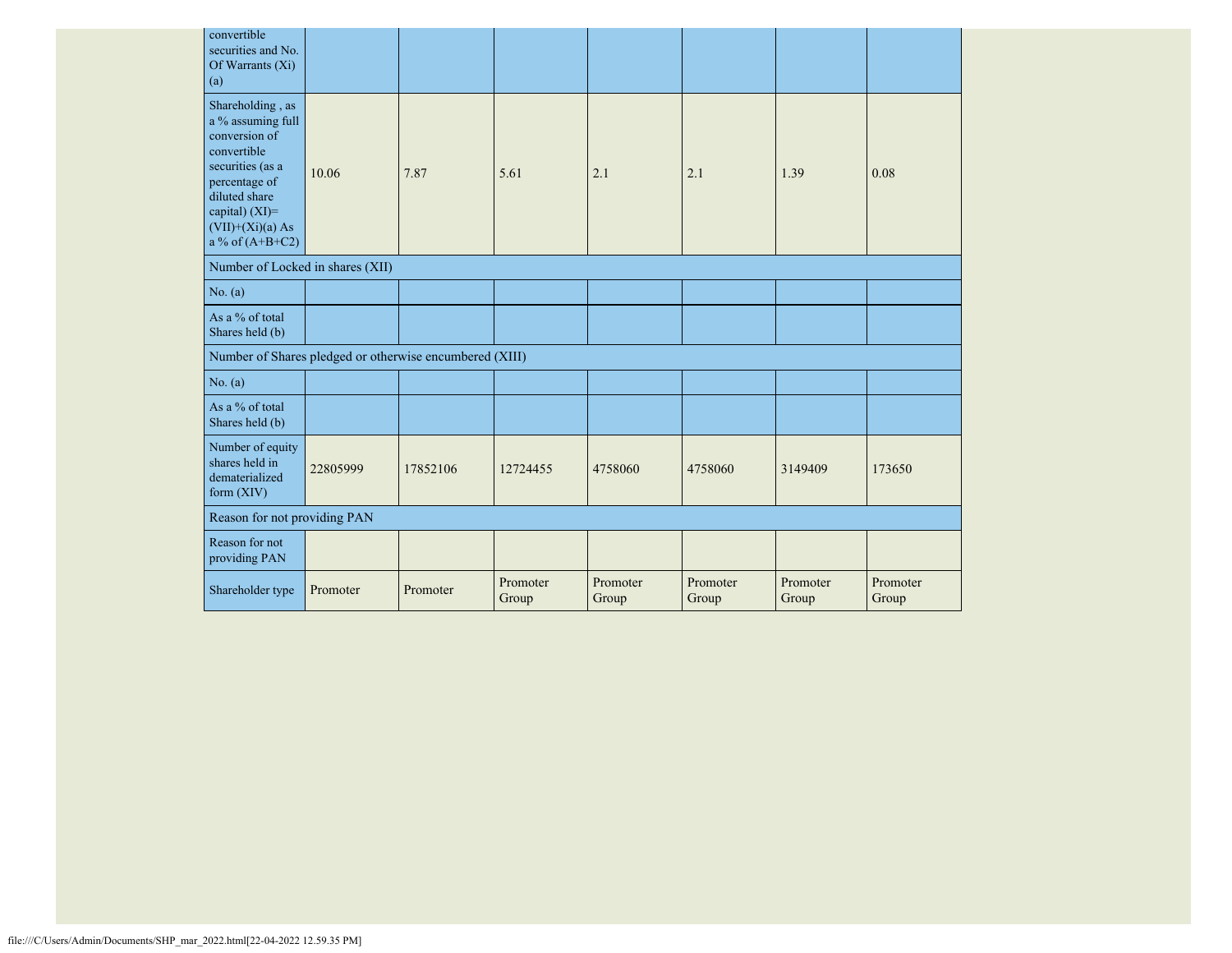|                                                                                                                      | <b>Individuals/Hindu undivided Family</b>                     |                  |                       |  |  |  |  |  |  |
|----------------------------------------------------------------------------------------------------------------------|---------------------------------------------------------------|------------------|-----------------------|--|--|--|--|--|--|
| Searial No.                                                                                                          | $\,8\,$                                                       | $\boldsymbol{9}$ |                       |  |  |  |  |  |  |
| Name of the<br>Shareholders (I)                                                                                      | Rameshkumar Radhakishan More                                  | Vinod R Haritwal | Click here to go back |  |  |  |  |  |  |
| PAN (II)                                                                                                             | AADPM7235N                                                    | AAAPH0577K       | Total                 |  |  |  |  |  |  |
| No. of fully paid<br>up equity shares<br>held (IV)                                                                   | 21600                                                         | 11120            | 66254459              |  |  |  |  |  |  |
| No. Of Partly paid-<br>up equity shares<br>held (V)                                                                  |                                                               |                  |                       |  |  |  |  |  |  |
| No. Of shares<br>underlying<br>Depository<br>Receipts (VI)                                                           |                                                               |                  |                       |  |  |  |  |  |  |
| Total nos. shares<br>held $(VII) = (IV) +$<br>$(V)$ + $(VI)$                                                         | 21600                                                         | 11120            | 66254459              |  |  |  |  |  |  |
| Shareholding as a<br>% of total no. of<br>shares (calculated<br>as per SCRR,<br>1957) (VIII) As a<br>% of $(A+B+C2)$ | 0.01                                                          | $\mathbf{0}$     | 29.22                 |  |  |  |  |  |  |
|                                                                                                                      | Number of Voting Rights held in each class of securities (IX) |                  |                       |  |  |  |  |  |  |
| Class eg:X                                                                                                           | 21600                                                         | 11120            | 66254459              |  |  |  |  |  |  |
| Class eg:y                                                                                                           |                                                               |                  |                       |  |  |  |  |  |  |
| Total                                                                                                                | 21600                                                         | 11120            | 66254459              |  |  |  |  |  |  |
| Total as a % of<br><b>Total Voting rights</b>                                                                        | 0.01                                                          | $\mathbf{0}$     | 29.22                 |  |  |  |  |  |  |
| No. Of Shares<br>Underlying<br>Outstanding<br>convertible<br>securities $(X)$                                        |                                                               |                  |                       |  |  |  |  |  |  |
| No. of Shares<br>Underlying<br>Outstanding<br>Warrants (Xi)                                                          |                                                               |                  |                       |  |  |  |  |  |  |
| No. Of Shares<br>Underlying<br>Outstanding<br>convertible<br>securities and No.<br>Of Warrants (Xi)                  |                                                               |                  |                       |  |  |  |  |  |  |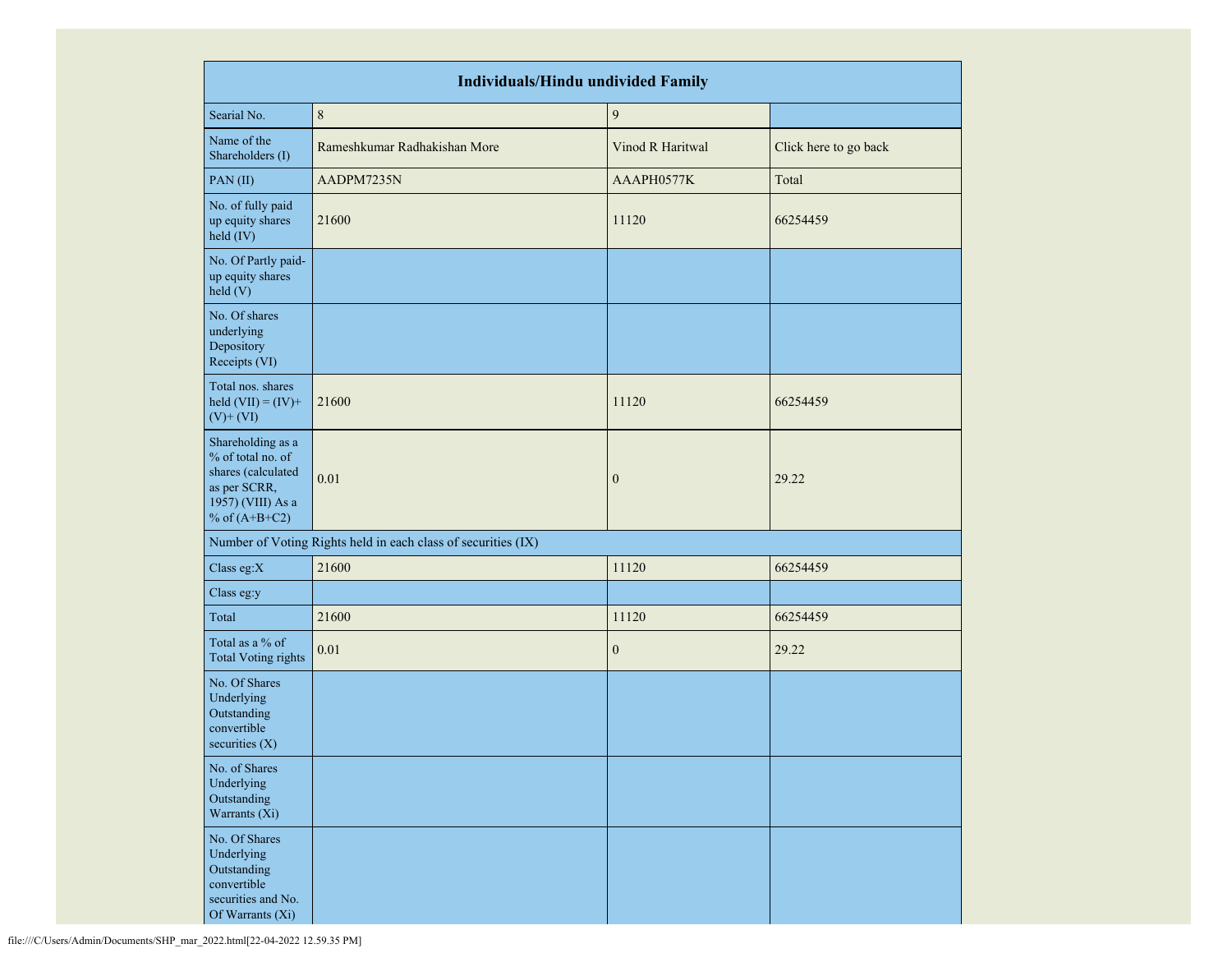| (a)                                                                                                                                                                                      |                                                         |                |          |  |
|------------------------------------------------------------------------------------------------------------------------------------------------------------------------------------------|---------------------------------------------------------|----------------|----------|--|
| Shareholding, as a<br>% assuming full<br>conversion of<br>convertible<br>securities (as a<br>percentage of<br>diluted share<br>capital) (XI)=<br>$(VII)+(Xi)(a)$ As a<br>% of $(A+B+C2)$ | 0.01                                                    | $\overline{0}$ | 29.22    |  |
| Number of Locked in shares (XII)                                                                                                                                                         |                                                         |                |          |  |
| No. (a)                                                                                                                                                                                  |                                                         |                |          |  |
| As a % of total<br>Shares held (b)                                                                                                                                                       |                                                         |                |          |  |
|                                                                                                                                                                                          | Number of Shares pledged or otherwise encumbered (XIII) |                |          |  |
| No. (a)                                                                                                                                                                                  |                                                         |                |          |  |
| As a % of total<br>Shares held (b)                                                                                                                                                       |                                                         |                |          |  |
| Number of equity<br>shares held in<br>dematerialized<br>form $(XIV)$                                                                                                                     | 21600                                                   | 11120          | 66254459 |  |
| Reason for not providing PAN                                                                                                                                                             |                                                         |                |          |  |
| Reason for not<br>providing PAN                                                                                                                                                          |                                                         |                |          |  |
| Shareholder type                                                                                                                                                                         | Promoter Group                                          | Promoter Group |          |  |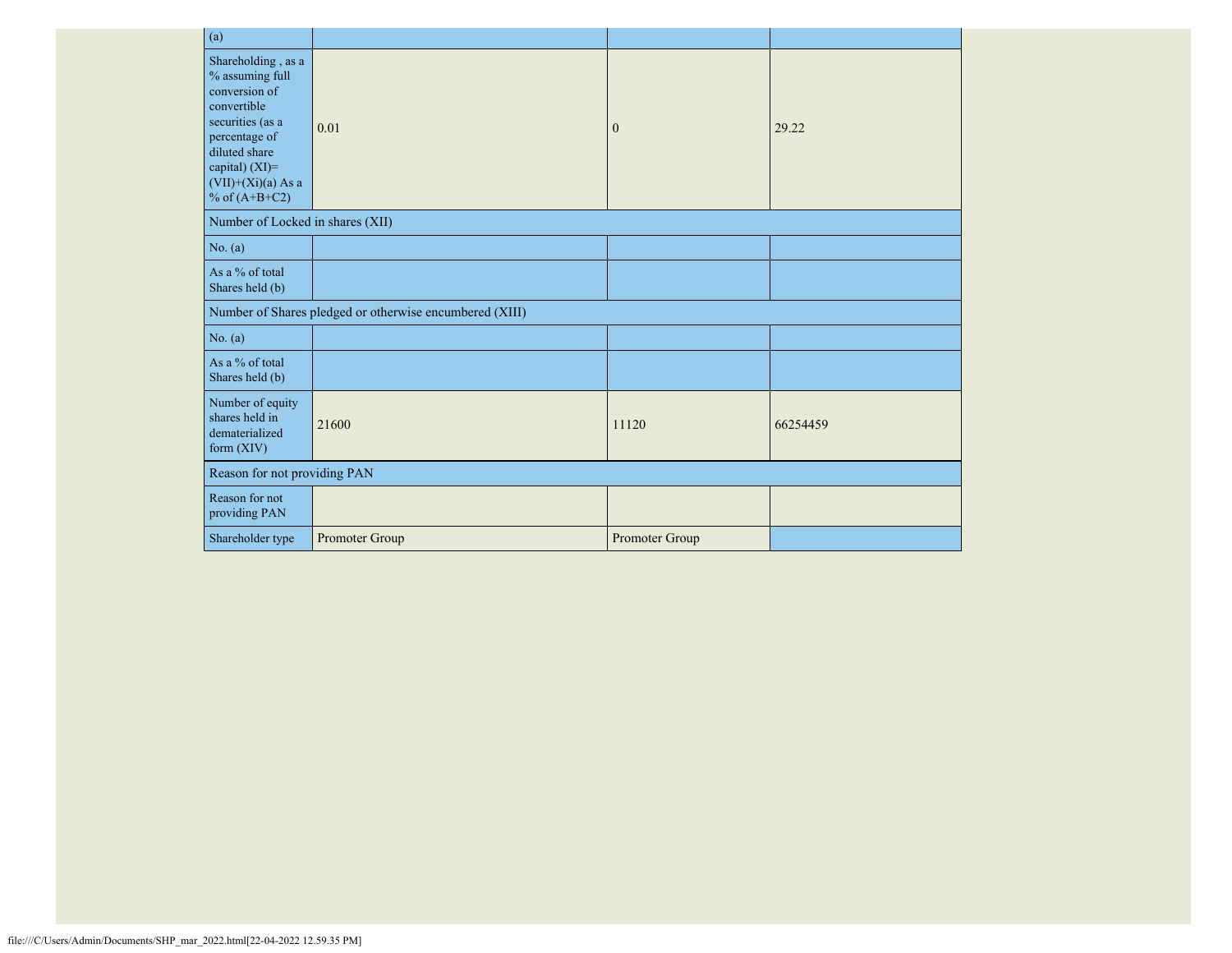|                                                                                                                      | Any Other (specify)         |                             |                                              |                            |                            |                            |                                         |  |  |  |  |  |  |  |
|----------------------------------------------------------------------------------------------------------------------|-----------------------------|-----------------------------|----------------------------------------------|----------------------------|----------------------------|----------------------------|-----------------------------------------|--|--|--|--|--|--|--|
| Searial No.                                                                                                          | $\mathbf{1}$                | $\overline{c}$              | $\mathfrak{Z}$                               | $\overline{4}$             | 5                          | 6                          | $\overline{7}$                          |  |  |  |  |  |  |  |
| Category                                                                                                             | Person Acting<br>in Concert | Person Acting<br>in Concert | <b>Bodies</b><br>Corporate                   | <b>Bodies</b><br>Corporate | <b>Bodies</b><br>Corporate | <b>Bodies</b><br>Corporate | <b>Bodies</b><br>Corporate              |  |  |  |  |  |  |  |
| Name of the<br>Shareholders (I)                                                                                      | Shivani<br>Rajgarhia        | Manisha<br>Dujodwala        | Poona Bottling<br>Company<br>Private Limited | Ridhi Sidhi<br>Ltd.        | Growel<br>Projects Llp     | Radhakishan<br>Nandlal Llp | <b>Bubna More</b><br>And Company<br>Llp |  |  |  |  |  |  |  |
| PAN (II)                                                                                                             | AADPR1328M                  | AABPD3368F                  | AABCP0317K                                   | AAACR3412N                 | AAQFG4670A                 | AASFR8892B                 | AAPFB4397Q                              |  |  |  |  |  |  |  |
| No. of the<br>Shareholders (I)                                                                                       | ı                           | 1                           | $\mathbf{1}$                                 | $\mathbf{1}$               | $\mathbf{1}$               | $\mathbf{1}$               | 1                                       |  |  |  |  |  |  |  |
| No. of fully paid<br>up equity shares<br>held (IV)                                                                   | 720500                      | 482500                      | 42886151                                     | 32359000                   | 12558000                   | 1088120                    | 188750                                  |  |  |  |  |  |  |  |
| No. Of Partly paid-<br>up equity shares<br>held $(V)$                                                                |                             |                             |                                              |                            |                            |                            |                                         |  |  |  |  |  |  |  |
| No. Of shares<br>underlying<br>Depository<br>Receipts (VI)                                                           |                             |                             |                                              |                            |                            |                            |                                         |  |  |  |  |  |  |  |
| Total nos. shares<br>held $(VII) = (IV) +$<br>$(V)$ + $(VI)$                                                         | 720500                      | 482500                      | 42886151                                     | 32359000                   | 12558000                   | 1088120                    | 188750                                  |  |  |  |  |  |  |  |
| Shareholding as a<br>% of total no. of<br>shares (calculated<br>as per SCRR,<br>1957) (VIII) As a<br>% of $(A+B+C2)$ | 0.32                        | 0.21                        | 18.92                                        | 14.27                      | 5.54                       | 0.48                       | 0.08                                    |  |  |  |  |  |  |  |
| Number of Voting Rights held in each class of securities (IX)                                                        |                             |                             |                                              |                            |                            |                            |                                         |  |  |  |  |  |  |  |
| Class eg: X                                                                                                          | 720500                      | 482500                      | 42886151                                     | 32359000                   | 12558000                   | 1088120                    | 188750                                  |  |  |  |  |  |  |  |
| Class eg:y                                                                                                           |                             |                             |                                              |                            |                            |                            |                                         |  |  |  |  |  |  |  |
| Total                                                                                                                | 720500                      | 482500                      | 42886151                                     | 32359000                   | 12558000                   | 1088120                    | 188750                                  |  |  |  |  |  |  |  |
| Total as a % of<br><b>Total Voting rights</b>                                                                        | 0.32                        | 0.21                        | 18.92                                        | 14.27                      | 5.54                       | 0.48                       | $0.08\,$                                |  |  |  |  |  |  |  |
| No. Of Shares<br>Underlying<br>Outstanding<br>convertible<br>securities $(X)$                                        |                             |                             |                                              |                            |                            |                            |                                         |  |  |  |  |  |  |  |
| No. of Shares<br>Underlying<br>Outstanding                                                                           |                             |                             |                                              |                            |                            |                            |                                         |  |  |  |  |  |  |  |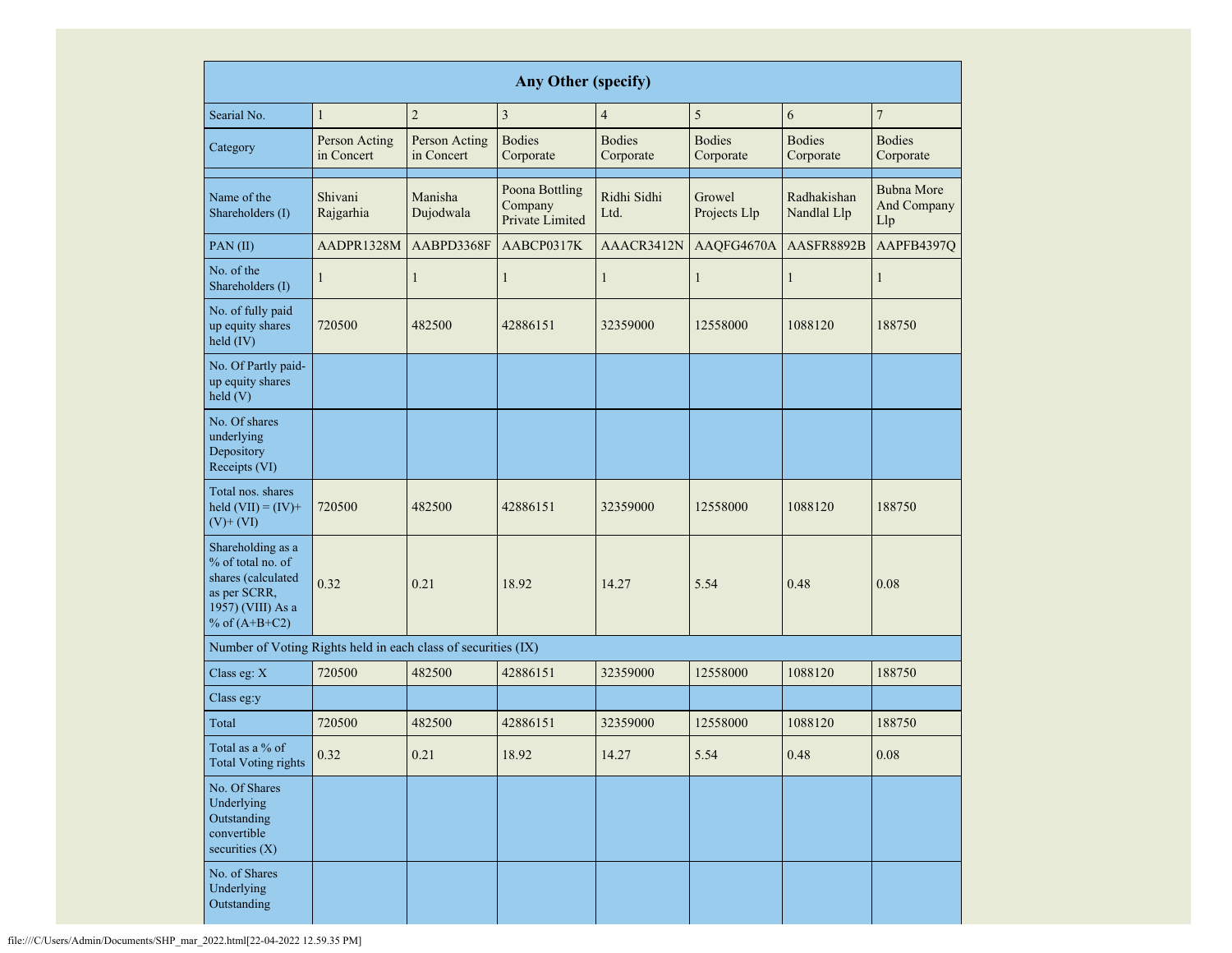| Warrants (Xi)                                                                                                                                                                        |                   |                   |                |                   |                   |                   |                   |
|--------------------------------------------------------------------------------------------------------------------------------------------------------------------------------------|-------------------|-------------------|----------------|-------------------|-------------------|-------------------|-------------------|
| No. Of Shares<br>Underlying<br>Outstanding<br>convertible<br>securities and No.<br>Of Warrants (Xi)<br>(a)                                                                           |                   |                   |                |                   |                   |                   |                   |
| Shareholding, as a<br>% assuming full<br>conversion of<br>convertible<br>securities (as a<br>percentage of<br>diluted share<br>capital) (XI)=<br>$(VII)+(X)$ As a %<br>of $(A+B+C2)$ | 0.32              | 0.21              | 18.92          | 14.27             | 5.54              | 0.48              | 0.08              |
| Number of Locked in shares (XII)                                                                                                                                                     |                   |                   |                |                   |                   |                   |                   |
| No. (a)                                                                                                                                                                              |                   |                   |                |                   |                   |                   |                   |
| As a % of total<br>Shares held (b)                                                                                                                                                   |                   |                   |                |                   |                   |                   |                   |
| Number of Shares pledged or otherwise encumbered (XIII)                                                                                                                              |                   |                   |                |                   |                   |                   |                   |
| No. (a)                                                                                                                                                                              |                   |                   |                |                   |                   |                   |                   |
| As a % of total<br>Shares held (b)                                                                                                                                                   |                   |                   |                |                   |                   |                   |                   |
| Number of equity<br>shares held in<br>dematerialized<br>form $(XIV)$                                                                                                                 | 720500            | 482500            | 42886151       | 32359000          | 12558000          | 1088120           | 188750            |
| Reason for not providing PAN                                                                                                                                                         |                   |                   |                |                   |                   |                   |                   |
| Reason for not<br>providing PAN                                                                                                                                                      |                   |                   |                |                   |                   |                   |                   |
| Shareholder type                                                                                                                                                                     | Promoter<br>Group | Promoter<br>Group | Promoter Group | Promoter<br>Group | Promoter<br>Group | Promoter<br>Group | Promoter<br>Group |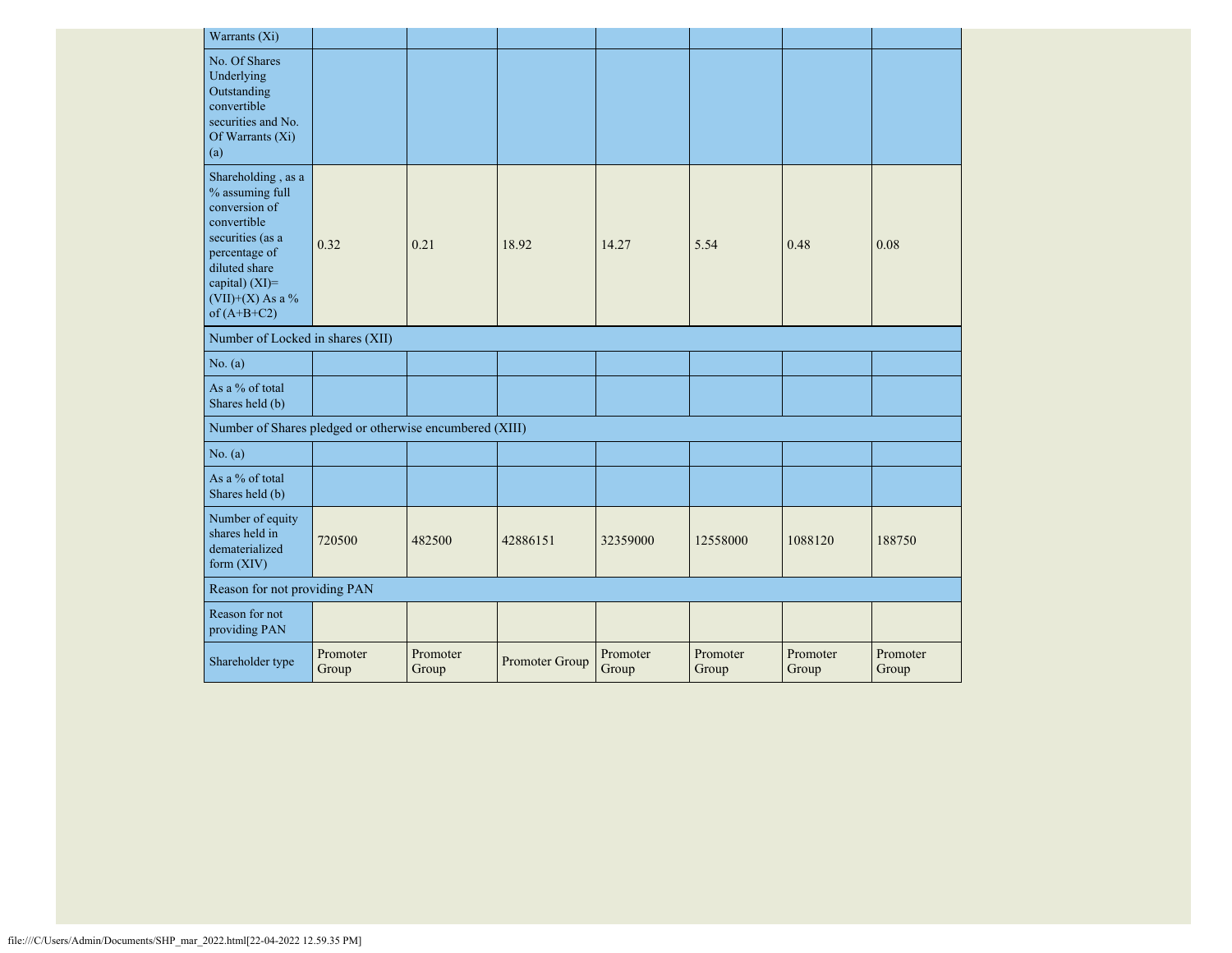|                                                                                                                      | Any Other (specify)                                           |                       |  |  |  |  |  |  |  |  |
|----------------------------------------------------------------------------------------------------------------------|---------------------------------------------------------------|-----------------------|--|--|--|--|--|--|--|--|
| Searial No.                                                                                                          | $\,8\,$                                                       |                       |  |  |  |  |  |  |  |  |
| Category                                                                                                             | <b>Bodies Corporate</b>                                       | Click here to go back |  |  |  |  |  |  |  |  |
| Name of the<br>Shareholders (I)                                                                                      | Waluj Beverages Llp                                           |                       |  |  |  |  |  |  |  |  |
| PAN(II)                                                                                                              | AACFW2555L                                                    | Total                 |  |  |  |  |  |  |  |  |
| No. of the<br>Shareholders (I)                                                                                       | $\mathbf{0}$                                                  | $\tau$                |  |  |  |  |  |  |  |  |
| No. of fully paid<br>up equity shares<br>held (IV)                                                                   | $\boldsymbol{0}$                                              | 90283021              |  |  |  |  |  |  |  |  |
| No. Of Partly paid-<br>up equity shares<br>held (V)                                                                  |                                                               |                       |  |  |  |  |  |  |  |  |
| No. Of shares<br>underlying<br>Depository<br>Receipts (VI)                                                           |                                                               |                       |  |  |  |  |  |  |  |  |
| Total nos. shares<br>held $(VII) = (IV) +$<br>$(V)$ + $(VI)$                                                         | $\boldsymbol{0}$                                              | 90283021              |  |  |  |  |  |  |  |  |
| Shareholding as a<br>% of total no. of<br>shares (calculated<br>as per SCRR,<br>1957) (VIII) As a<br>% of $(A+B+C2)$ | $\mathbf{0}$                                                  | 39.82                 |  |  |  |  |  |  |  |  |
|                                                                                                                      | Number of Voting Rights held in each class of securities (IX) |                       |  |  |  |  |  |  |  |  |
| Class eg: X                                                                                                          | $\boldsymbol{0}$                                              | 90283021              |  |  |  |  |  |  |  |  |
| Class eg:y                                                                                                           |                                                               |                       |  |  |  |  |  |  |  |  |
| Total                                                                                                                | $\boldsymbol{0}$                                              | 90283021              |  |  |  |  |  |  |  |  |
| Total as a % of<br><b>Total Voting rights</b>                                                                        | $\boldsymbol{0}$                                              | 39.82                 |  |  |  |  |  |  |  |  |
| No. Of Shares<br>Underlying<br>Outstanding<br>convertible<br>securities $(X)$                                        |                                                               |                       |  |  |  |  |  |  |  |  |
| No. of Shares<br>Underlying<br>Outstanding<br>Warrants (Xi)                                                          |                                                               |                       |  |  |  |  |  |  |  |  |
| No. Of Shares                                                                                                        |                                                               |                       |  |  |  |  |  |  |  |  |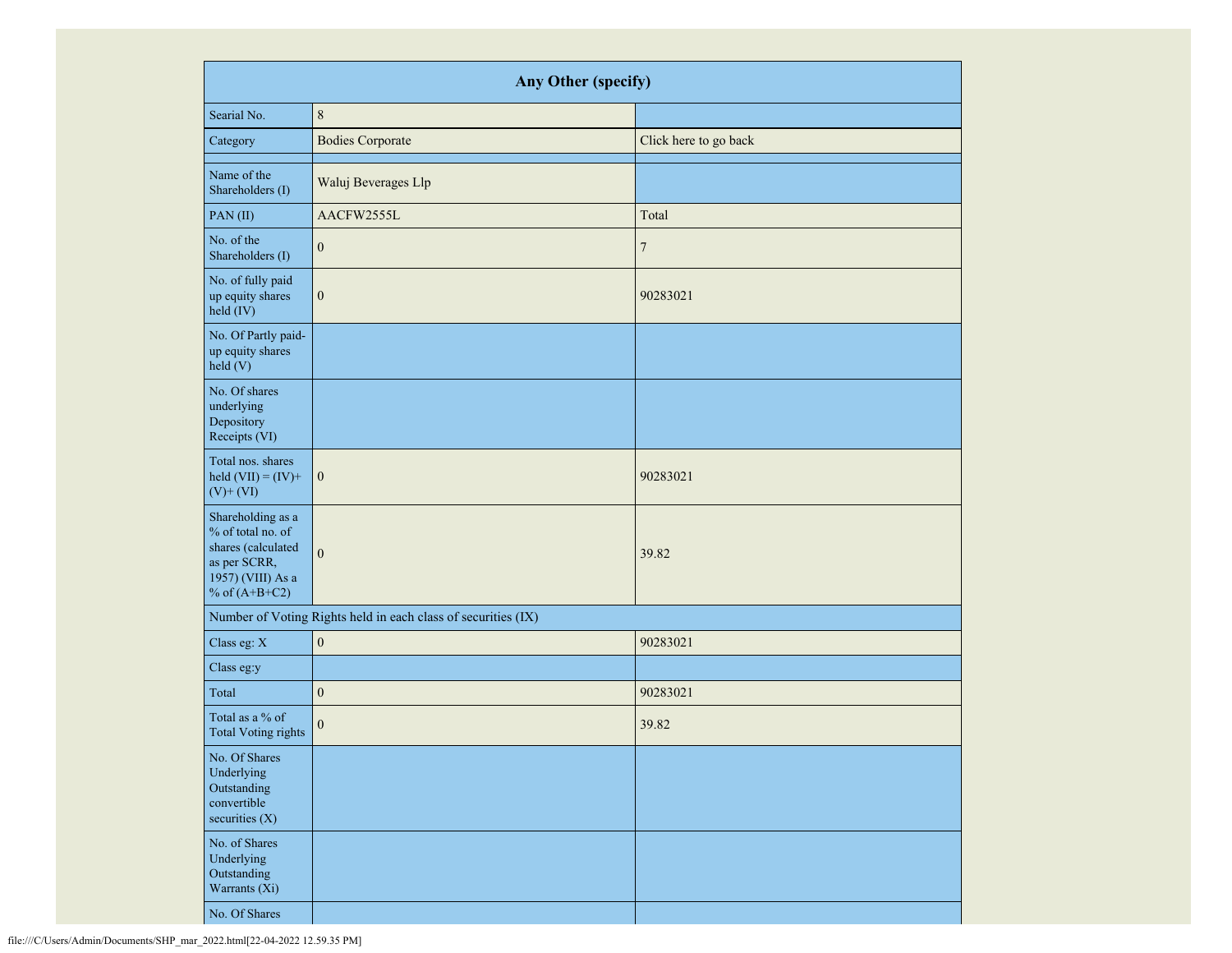| Underlying<br>Outstanding<br>convertible<br>securities and No.<br>Of Warrants (Xi)<br>(a)                                                                                            |                                                         |          |
|--------------------------------------------------------------------------------------------------------------------------------------------------------------------------------------|---------------------------------------------------------|----------|
| Shareholding, as a<br>% assuming full<br>conversion of<br>convertible<br>securities (as a<br>percentage of<br>diluted share<br>capital) (XI)=<br>$(VII)+(X)$ As a %<br>of $(A+B+C2)$ | $\mathbf{0}$                                            | 39.82    |
| Number of Locked in shares (XII)                                                                                                                                                     |                                                         |          |
| No. (a)                                                                                                                                                                              |                                                         |          |
| As a % of total<br>Shares held (b)                                                                                                                                                   |                                                         |          |
|                                                                                                                                                                                      | Number of Shares pledged or otherwise encumbered (XIII) |          |
| No. (a)                                                                                                                                                                              |                                                         |          |
| As a % of total<br>Shares held (b)                                                                                                                                                   |                                                         |          |
| Number of equity<br>shares held in<br>dematerialized<br>form (XIV)                                                                                                                   | $\boldsymbol{0}$                                        | 90283021 |
| Reason for not providing PAN                                                                                                                                                         |                                                         |          |
| Reason for not<br>providing PAN                                                                                                                                                      |                                                         |          |
| Shareholder type                                                                                                                                                                     | Promoter Group                                          |          |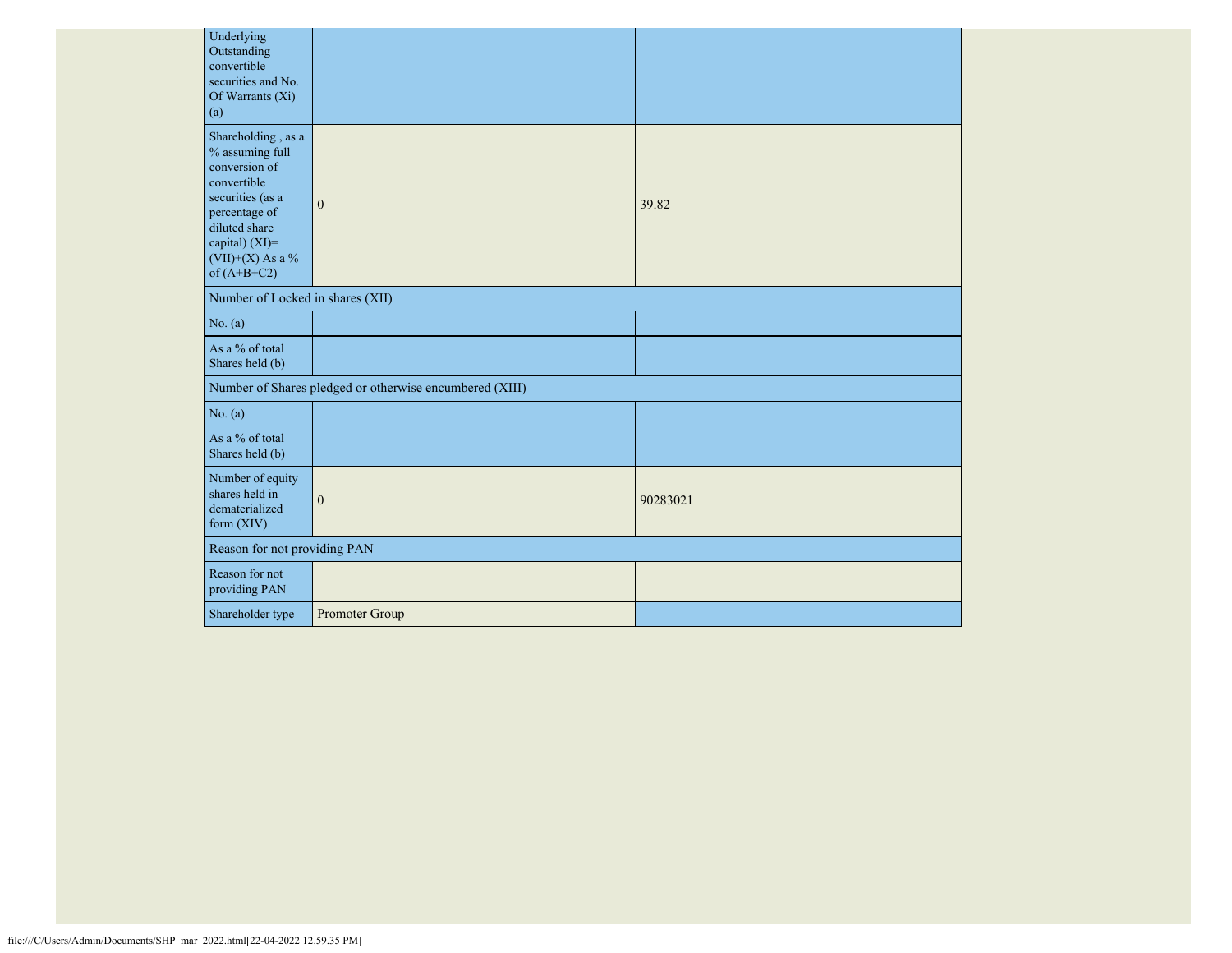|                                                                                                                      | <b>Any Other (specify)</b> |                                                                                          |                |                |                                     |                                        |                            |  |  |  |  |  |  |
|----------------------------------------------------------------------------------------------------------------------|----------------------------|------------------------------------------------------------------------------------------|----------------|----------------|-------------------------------------|----------------------------------------|----------------------------|--|--|--|--|--|--|
| Searial No.                                                                                                          | $\mathbf{1}$               | $\overline{2}$                                                                           | 3              | $\overline{4}$ | 5                                   | 6                                      | $\sqrt{ }$                 |  |  |  |  |  |  |
| Category                                                                                                             | <b>IEPF</b>                | <b>IEPF</b>                                                                              | Trusts         | <b>HUF</b>     | Non-<br>Resident<br>Indian<br>(NRI) | Director or<br>Director's<br>Relatives | Clearing<br><b>Members</b> |  |  |  |  |  |  |
| Category / More<br>than 1 percentage                                                                                 | Category                   | More than 1 percentage of shareholding                                                   | Category       | Category       | Category                            | Category                               | Category                   |  |  |  |  |  |  |
| Name of the<br>Shareholders $(1)$                                                                                    |                            | <b>Investor Education And Protection Fund</b><br>Authority Ministry Of Corporate Affairs |                |                |                                     |                                        |                            |  |  |  |  |  |  |
| PAN(II)                                                                                                              |                            | ZZZZZ9999Z                                                                               |                |                |                                     |                                        |                            |  |  |  |  |  |  |
| No. of the<br>Shareholders (I)                                                                                       | $\mathbf{1}$               | $\mathbf{1}$                                                                             | $\overline{2}$ | 873            | 699                                 | $\overline{4}$                         | 52                         |  |  |  |  |  |  |
| No. of fully paid<br>up equity shares<br>held (IV)                                                                   | 2317556                    | 2317556                                                                                  | 12616          | 2074129        | 2413914                             | 1748265                                | 148928                     |  |  |  |  |  |  |
| No. Of Partly paid-<br>up equity shares<br>held(V)                                                                   |                            |                                                                                          |                |                |                                     |                                        |                            |  |  |  |  |  |  |
| No. Of shares<br>underlying<br>Depository<br>Receipts (VI)                                                           |                            |                                                                                          |                |                |                                     |                                        |                            |  |  |  |  |  |  |
| Total nos. shares<br>held $(VII) = (IV) +$<br>$(V)$ + $(VI)$                                                         | 2317556                    | 2317556                                                                                  | 12616          | 2074129        | 2413914                             | 1748265                                | 148928                     |  |  |  |  |  |  |
| Shareholding as a<br>% of total no. of<br>shares (calculated<br>as per SCRR,<br>1957) (VIII) As a<br>% of $(A+B+C2)$ | 1.02                       | 1.02                                                                                     | 0.01           | 0.91           | 1.06                                | 0.77                                   | 0.07                       |  |  |  |  |  |  |
|                                                                                                                      |                            | Number of Voting Rights held in each class of securities (IX)                            |                |                |                                     |                                        |                            |  |  |  |  |  |  |
| Class eg: X                                                                                                          | 2317556                    | 2317556                                                                                  | 12616          | 2074129        | 2413914                             | 1748265                                | 148928                     |  |  |  |  |  |  |
| Class eg:y                                                                                                           |                            |                                                                                          |                |                |                                     |                                        |                            |  |  |  |  |  |  |
| Total                                                                                                                | 2317556                    | 2317556                                                                                  | 12616          | 2074129        | 2413914                             | 1748265                                | 148928                     |  |  |  |  |  |  |
| Total as a % of<br><b>Total Voting rights</b>                                                                        | 1.02                       | 1.02                                                                                     | 0.01           | 0.91           | 1.06                                | 0.77                                   | $0.07\,$                   |  |  |  |  |  |  |
| No. Of Shares<br>Underlying<br>Outstanding<br>convertible<br>securities $(X)$                                        |                            |                                                                                          |                |                |                                     |                                        |                            |  |  |  |  |  |  |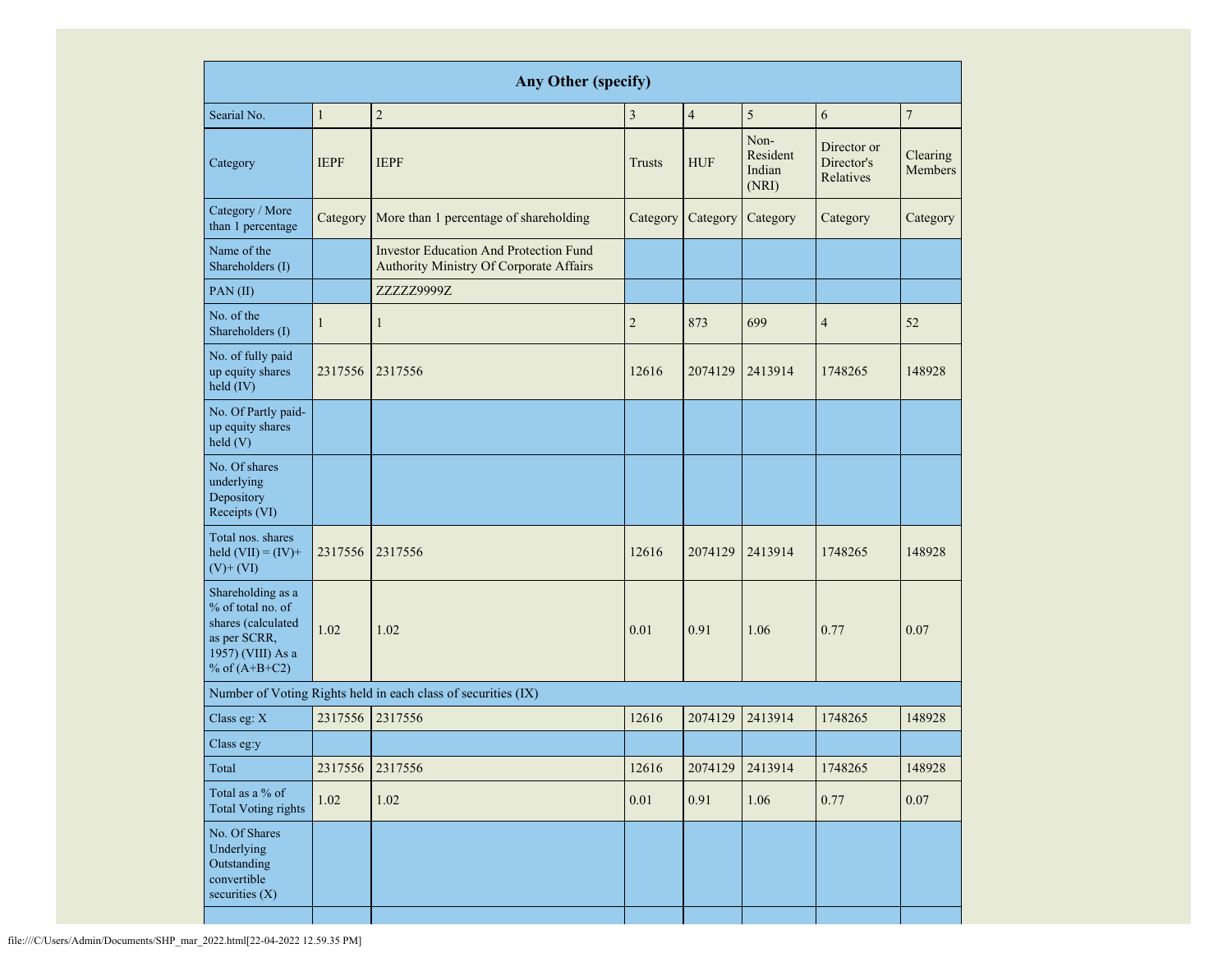| No. of Shares<br>Underlying<br>Outstanding<br>Warrants (Xi)                                                                                                                          |         |                        |       |         |         |         |        |
|--------------------------------------------------------------------------------------------------------------------------------------------------------------------------------------|---------|------------------------|-------|---------|---------|---------|--------|
| No. Of Shares<br>Underlying<br>Outstanding<br>convertible<br>securities and No.<br>Of Warrants (Xi)<br>(a)                                                                           |         |                        |       |         |         |         |        |
| Shareholding, as a<br>% assuming full<br>conversion of<br>convertible<br>securities (as a<br>percentage of<br>diluted share<br>capital) (XI)=<br>$(VII)+(X)$ As a %<br>of $(A+B+C2)$ | 1.02    | 1.02                   | 0.01  | 0.91    | 1.06    | 0.77    | 0.07   |
| Number of Locked in shares (XII)                                                                                                                                                     |         |                        |       |         |         |         |        |
| No. (a)                                                                                                                                                                              |         |                        |       |         |         |         |        |
| As a % of total<br>Shares held (b)                                                                                                                                                   |         |                        |       |         |         |         |        |
| Number of equity<br>shares held in<br>dematerialized<br>form (XIV)                                                                                                                   | 2317556 | 2317556                | 12616 | 2074129 | 2413914 | 1748265 | 148928 |
| Reason for not providing PAN                                                                                                                                                         |         |                        |       |         |         |         |        |
| Reason for not<br>providing PAN                                                                                                                                                      |         | Textual Information(1) |       |         |         |         |        |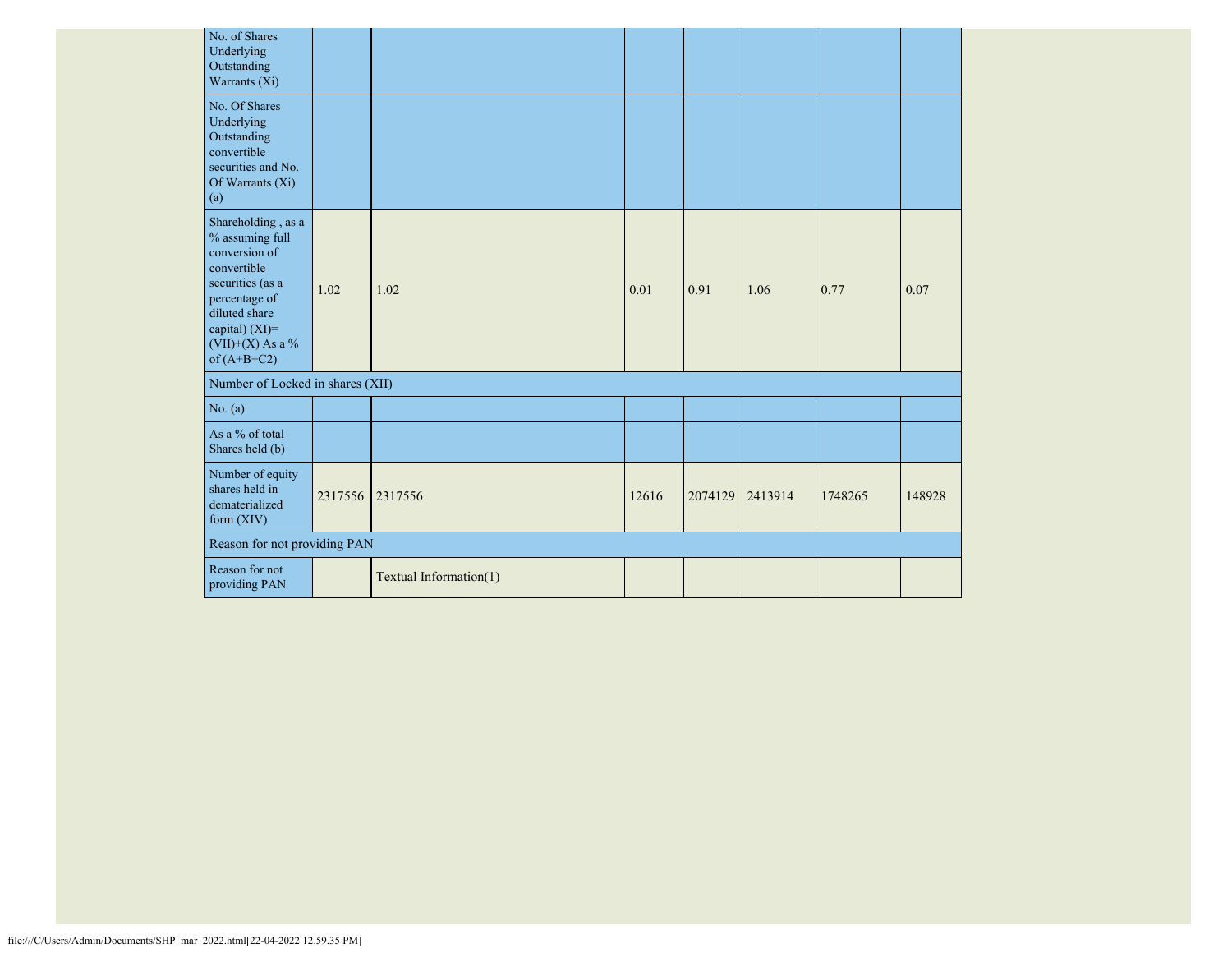|                                                                                                                      |                            | <b>Any Other (specify)</b>                                    |                                                         |                          |
|----------------------------------------------------------------------------------------------------------------------|----------------------------|---------------------------------------------------------------|---------------------------------------------------------|--------------------------|
| Searial No.                                                                                                          | 8                          | 9                                                             | 10                                                      |                          |
| Category                                                                                                             | <b>Bodies</b><br>Corporate | Others                                                        | Others                                                  |                          |
| Category / More<br>than 1 percentage                                                                                 | Category                   | Category                                                      | More than 1 percentage of shareholding                  |                          |
| Name of the<br>Shareholders (I)                                                                                      |                            | <b>Body Corp-Ltd Liability</b><br>Partnership                 | <b>Integrated Investment Management Services</b><br>Llp | Click here to go<br>back |
| PAN (II)                                                                                                             |                            |                                                               | AAFFI3857E                                              | Total                    |
| No. of the<br>Shareholders (I)                                                                                       | 209                        | 13                                                            | $\mathbf{1}$                                            | 1853                     |
| No. of fully paid<br>up equity shares<br>held (IV)                                                                   | 5362029<br>3002490         |                                                               | 2895000                                                 | 17079927                 |
| No. Of Partly paid-<br>up equity shares<br>held(V)                                                                   |                            |                                                               |                                                         |                          |
| No. Of shares<br>underlying<br>Depository<br>Receipts (VI)                                                           |                            |                                                               |                                                         |                          |
| Total nos. shares<br>held $(VII) = (IV) +$<br>$(V)$ + $(VI)$                                                         | 5362029                    | 3002490                                                       | 2895000                                                 | 17079927                 |
| Shareholding as a<br>% of total no. of<br>shares (calculated<br>as per SCRR,<br>1957) (VIII) As a<br>% of $(A+B+C2)$ | 2.37<br>1.32               |                                                               | 1.28                                                    | 7.53                     |
|                                                                                                                      |                            | Number of Voting Rights held in each class of securities (IX) |                                                         |                          |
| Class eg: X                                                                                                          | 5362029                    | 3002490                                                       | 2895000                                                 | 17079927                 |
| Class eg:y                                                                                                           |                            |                                                               |                                                         |                          |
| Total                                                                                                                | 5362029                    | 3002490                                                       | 2895000                                                 | 17079927                 |
| Total as a % of<br><b>Total Voting rights</b>                                                                        | 2.37                       | 1.32                                                          | 1.28                                                    | 7.53                     |
| No. Of Shares<br>Underlying<br>Outstanding<br>convertible<br>securities $(X)$                                        |                            |                                                               |                                                         |                          |
| No. of Shares<br>Underlying                                                                                          |                            |                                                               |                                                         |                          |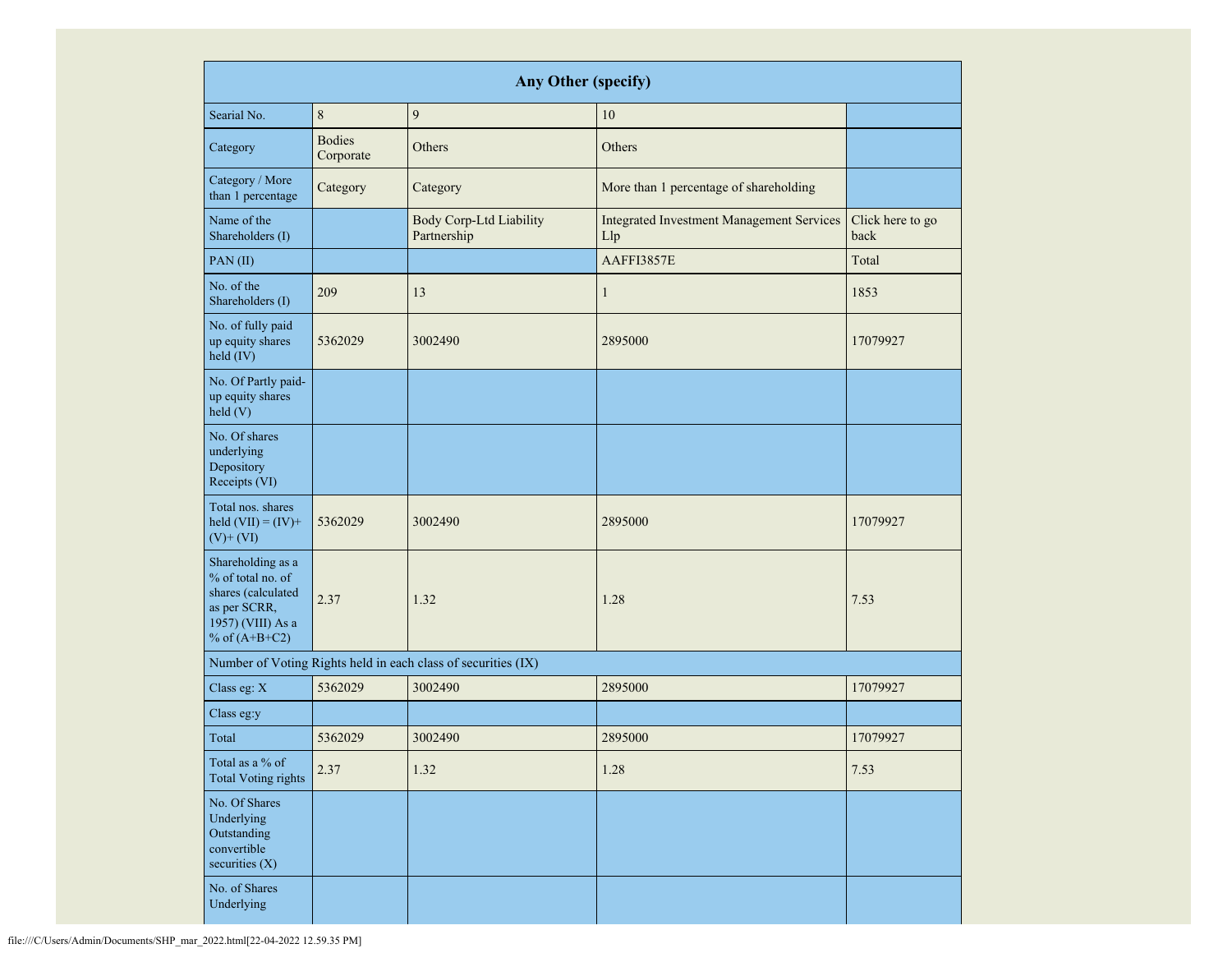| Outstanding<br>Warrants (Xi)                                                                                                                                                          |         |         |         |          |
|---------------------------------------------------------------------------------------------------------------------------------------------------------------------------------------|---------|---------|---------|----------|
| No. Of Shares<br>Underlying<br>Outstanding<br>convertible<br>securities and No.<br>Of Warrants (Xi)<br>(a)                                                                            |         |         |         |          |
| Shareholding, as a<br>$\%$ assuming full<br>conversion of<br>convertible<br>securities (as a<br>percentage of<br>diluted share<br>capital) (XI)=<br>(VII)+(X) As a %<br>of $(A+B+C2)$ | 2.37    | 1.32    | 1.28    | 7.53     |
| Number of Locked in shares (XII)                                                                                                                                                      |         |         |         |          |
| No. (a)                                                                                                                                                                               |         |         |         |          |
| As a % of total<br>Shares held (b)                                                                                                                                                    |         |         |         |          |
| Number of equity<br>shares held in<br>dematerialized<br>form $(XIV)$                                                                                                                  | 5357159 | 3002490 | 2895000 | 17075057 |
| Reason for not providing PAN                                                                                                                                                          |         |         |         |          |
| Reason for not<br>providing PAN                                                                                                                                                       |         |         |         |          |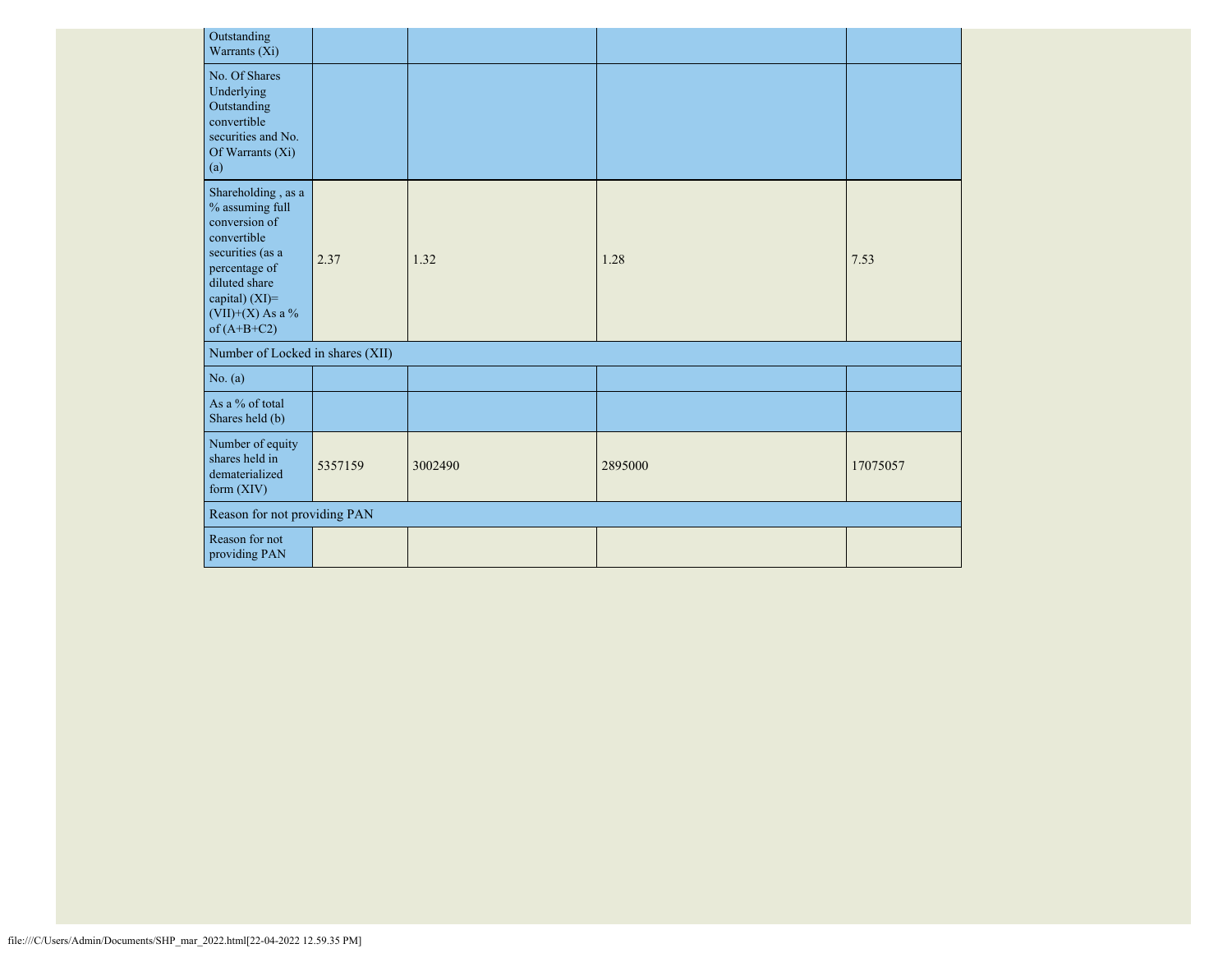| <b>Text Block</b>               |                                                           |  |  |  |  |  |
|---------------------------------|-----------------------------------------------------------|--|--|--|--|--|
| $\Gamma$ Textual Information(1) | Investor Education And Protection Fund - exempted categor |  |  |  |  |  |